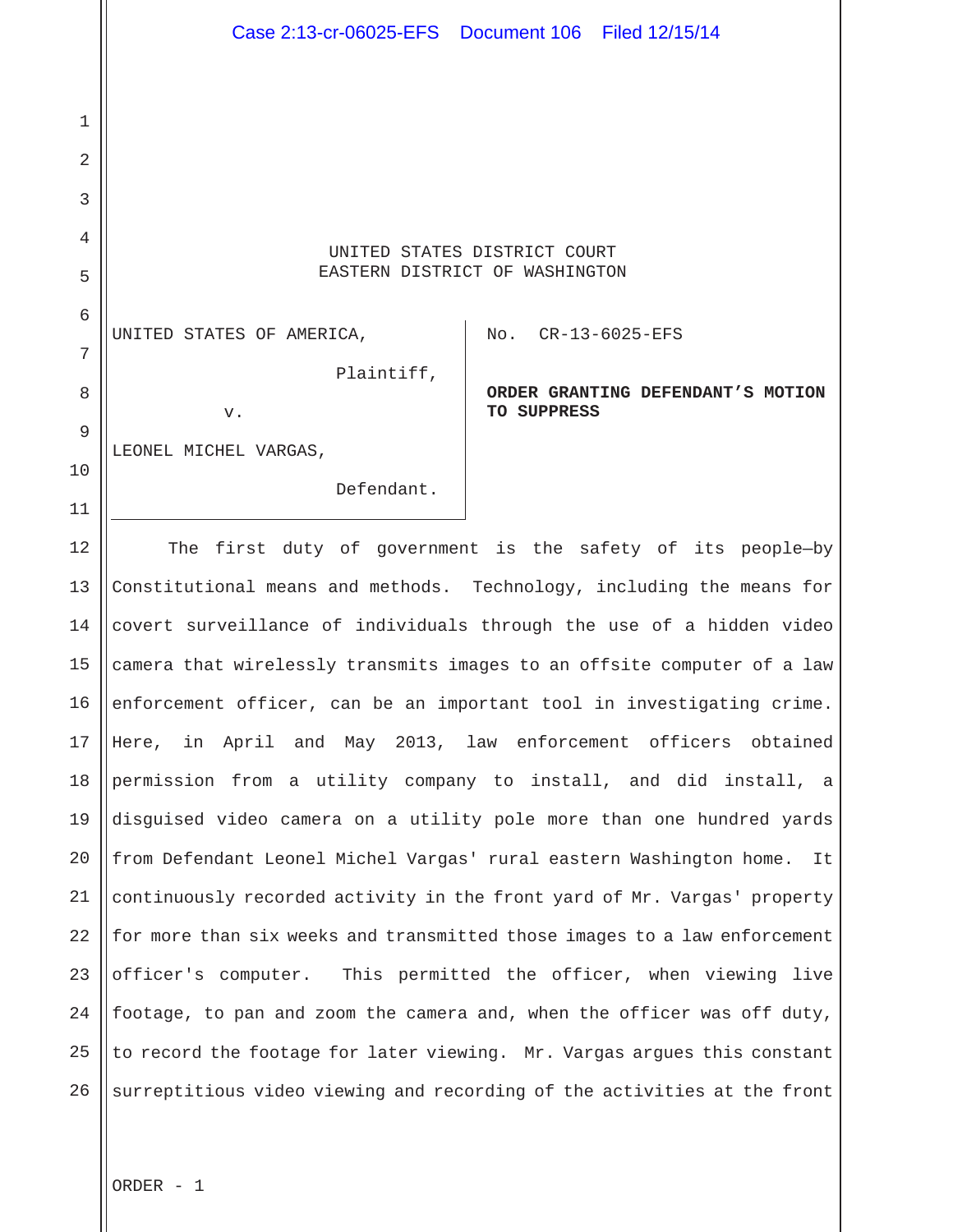1 2 3 4 5 6 7 8 9 10 11 12 13 14 15 16 17 18 19 20 21 22 23 of his home and yard violated his Fourth Amendment right to be free from unreasonable search. For that reason, he asks the Court to suppress the evidence obtained as a result of this prolonged surreptitious video viewing and recording. The U.S. Attorney's Office (USAO) opposes suppression, contending that the video feed simply permitted law enforcement to remotely observe what any law enforcement officer could have observed if he passed by Mr. Vargas' front yard on the public gravel access road in front of Mr. Vargas' home. After reviewing relevant Fourth Amendment jurisprudence and applying such to the facts here, the Court rules that the Constitution permits law enforcement officers to remotely and continuously view and record an individual's front yard (and the activities and people thereon) through the use of a hidden video camera concealed off of the individual's property *but only* upon obtaining a search warrant from a judge based on a showing of probable cause to believe criminal activity was occurring. The American people have a reasonable expectation of privacy in the activities occurring in and around the front yard of their homes particularly where the home is located in a very rural, isolated setting. This reasonable expectation of privacy prohibits the warrantless, continuous, and covert recording of Mr. Vargas' front yard for six weeks. Mr. Vargas' motion to suppress the evidence obtained as a result of the video feed is granted. The Court provides a more detailed articulation of the factual circumstances and its ruling below.

24 **A. Facts**

25 26 Mr. Vargas' home is located on Arousa Road: a gravel road in the rural farmland area of Franklin County in eastern Washington. Arousa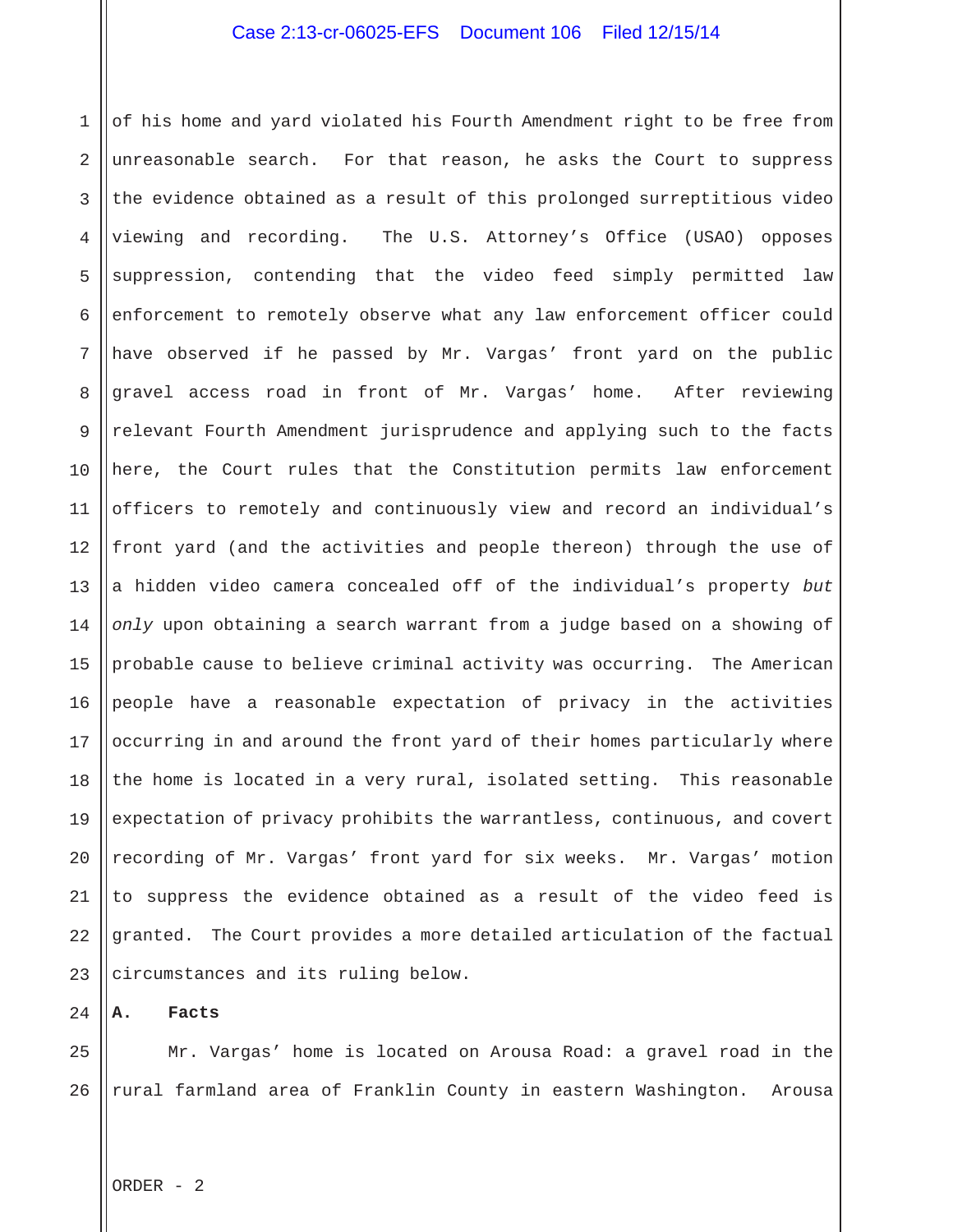1 2 3 4 5 6 7 8 9 10 11 12 13 14 15 16 17 18 19 20 21 22 23 24 25 26 Road borders Mr. Vargas' front yard on the east; continuing eastward beyond Arousa Road is undeveloped land with sagebrush and other native plants. Mr. Vargas' driveway is located on the southern portion of his property, with a gate separating Arousa Road and the driveway. The driveway leads to a mixed gravel and dirt parking area and an open, detached parking structure, which was used to store items and park a car and a four-wheeled all-terrain vehicle (ATV). In addition to the gated driveway, a simple wire cyclone fence and a twenty-foot strip of natural vegetation separates Mr. Vargas' front yard from the gravel Arousa Road. Mr. Vargas' home sits approximately sixty feet west of Arousa Road: immediately to the east of the house is an approximate twenty-foot concrete patio, then approximately ten feet of grass and weeds, followed by twenty-five feet of a mixed dirt and gravel parking area, then twenty feet of undeveloped land with natural vegetation in which the cyclone fence is positioned, and then Arousa Road. The concrete patio was used to store adult and children bicycles, a barbeque, a cooler, a garbage-collection container, and other items. South of the driveway and parking structure is an orchard. The orchard also backs the home on its westerly side. North of Mr. Vargas' home is a partial cyclone fence and undeveloped land with sagebrush and other native plants; near the fence was a metal burn barrel. Given the home's setting and the elevation differences in the adjacent land, there are no structures other than those on Mr. Vargas' property that can be viewed from his front door. Other than the gravel Arousa Road which runs in front of Mr. Vargas' property, there is also a mixed dirt and gravel road, approximately 150 yards to the north of his property, which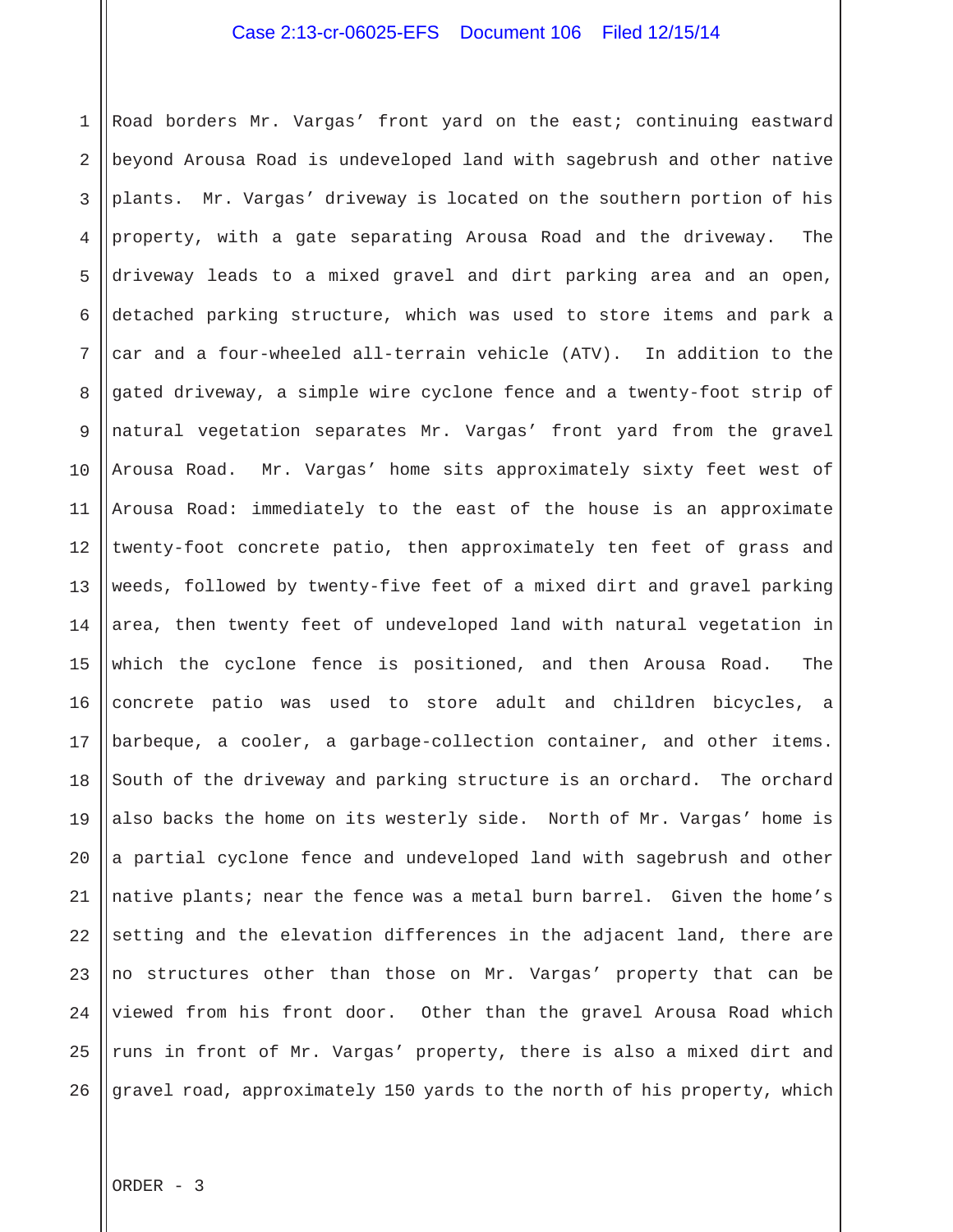1 2 is perpendicular to Arousa Road. This is a rural, isolated location with very few vehicles using these roads.<sup>1</sup>

3 4 5 6 7 8 9 10 11 12 13 14 15 16 City of Kennewick Detective Aaron Clem, who is assigned to the Tri-Cities Violent Gang Task Force, $^2$  received information in September 2012 that Mr. Vargas was involved in drug distribution in the Tri-Cities area. In April 2013, desiring to learn who Mr. Vargas was associating with at his home, Detective Clem requested permission from Task Force supervising agents to install a sophisticated video camera in a surreptitious manner so that activities in Mr. Vargas' front yard could be surveilled through electronic, remote means. Permission was granted, and FBI technical agents worked with a local utility company to install a hidden video camera on a telephone pole. The selected telephone pole is on the other side of Arousa Road from Mr. Vargas' home and is approximately 150 yards south of the home. The land on which the telephone pole sits is at the crest of a hill to the south of Mr. Vargas' home; therefore, the telephone pole sits at a higher elevation than Mr.

 $1$  The "lay of the land" can be discerned from the pictures offered at the suppression hearing and attached to the briefs, ECF Nos. 49 & 60, as well as the recorded video, ECF Nos. 71, 81, & 87.

The Task Force is comprised of law enforcement officers from the U.S. Marshals Service, the Federal Bureau of Investigation (FBI), the Drug Enforcement Agency, Benton and Franklin Counties Sheriff's Departments, and each of the Tri-Cities (Richland, Kennewick, and Pasco) City Police Departments.

ORDER - 4

17

18

i<br>S

19

20

21

22

23

24

25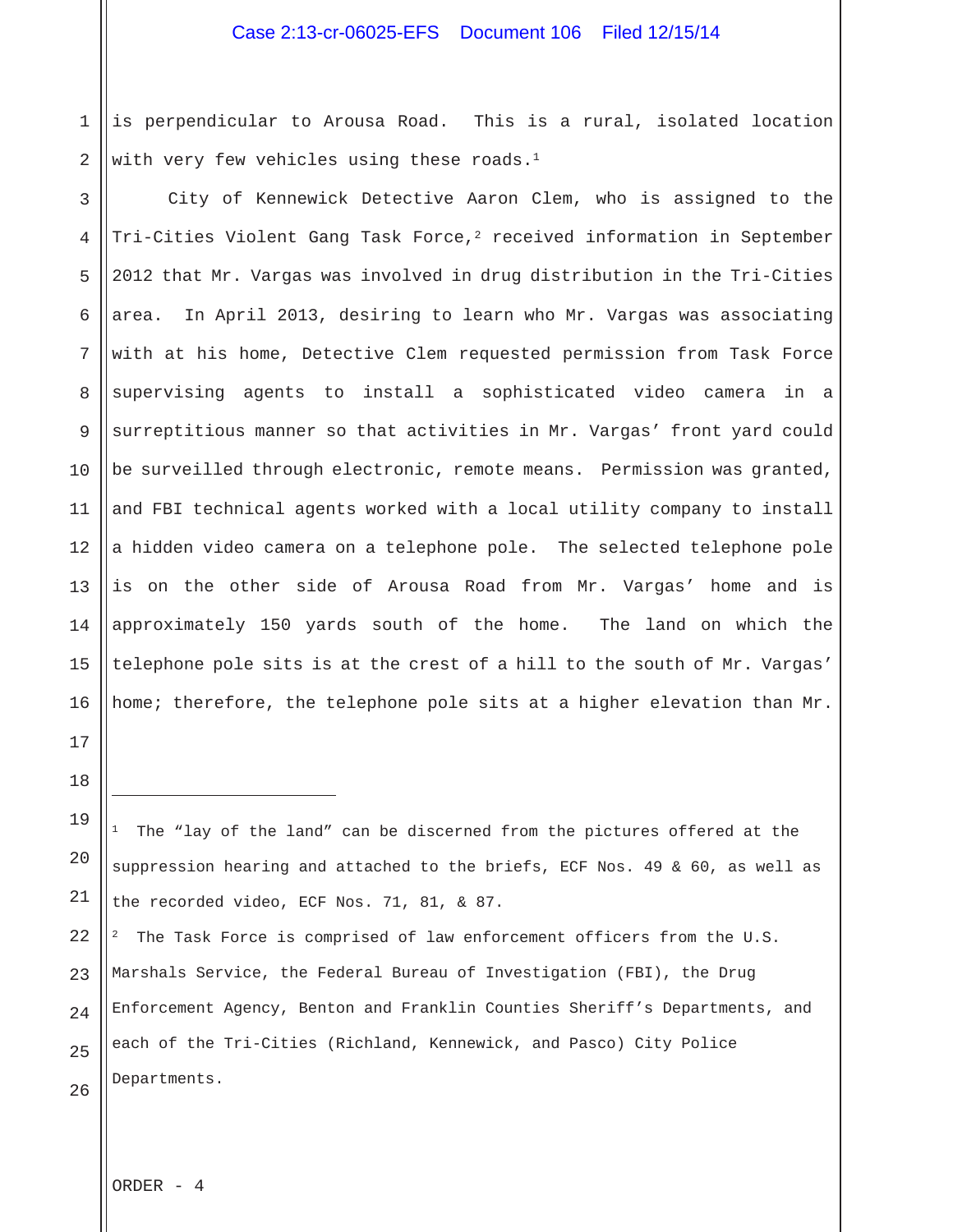1 2 Vargas' home. The video camera was installed near the top of the telephone pole. The video camera began operating April 4, 2013.

3 4 5 6 7 8 9 10 11 12 13 14 15 16 17 18 The video camera's silent feed was wirelessly transmitted to Detective Clem's computer in his office approximately twenty miles away. From his computer, Detective Clem could rotate and zoom the video camera's view. Detective Clem usually aimed the video camera at Mr. Vargas' front yard; yet, Detective Clem could also remotely pan and zoom the camera so that he could focus on anything in the front yard, including the front door, items in the open parking structure, vehicles (and open trunks and doors), individuals, and surrounding area. The video camera operated twenty-four hours a day and its feed was saved to an external hard drive connected to Detective Clem's computer.3 Although Agent Clem testified that the recording was continuous for this sixweek period, there are segments on the hard-drive recording and the DVD that "jump" in time. The Court is unsure whether these time jumps, which typically range from thirty minutes to two hours, are caused by a recording malfunction or whether law enforcement deleted these segments from the recording.

i<br>I

19

24 25 26 The external hard drive is ECF No. 81. Also part of the record is a DVD spanning a two-hour interval on May 6, 2013, from the hard-drive recording, which shows Mr. Vargas and two other men engaging in target practice in the area between Mr. Vargas' home and the fence running parallel to Arousa Road. ECF No. 71.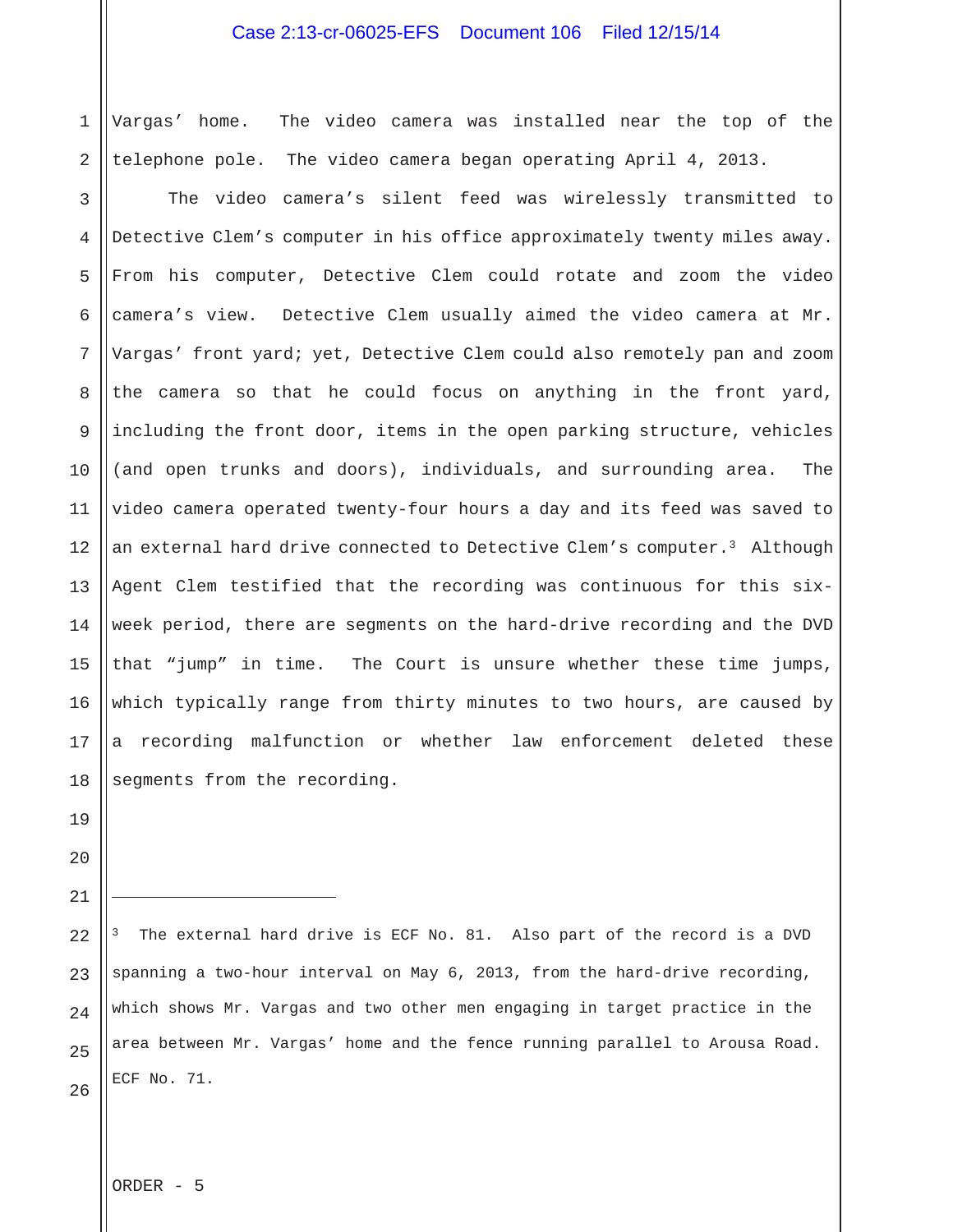1 2 3 4 5 6 7 8 9 10 The video camera did not have night vision, or infrared or heatsensing capabilities. Once the feed was recorded, the recorded image cannot be enlarged without distortion, but "still photographs" can be taken from the video recording, some of which were used to support the subsequent search warrant application, Supp. Hrg. Gov't Ex. No. 1, which is discussed below. There is no evidence that the video camera was used to record what was occurring inside Mr. Vargas' home; however, the technical abilities of the camera would have made it possible for Detective Clem to zoom inside an open front door or an unobstructed window.

11 12 13 14 15 16 17 18 19 20 21 When Detective Clem's work schedule permitted, he remotely watched the "live" video feed on his computer. However, often he needed to watch the recorded video feed given that he did not remain at his office computer twenty-four hours a day, seven days a week during the six-week time period the wireless video feed was provided to his work computer. While reviewing the recorded video feed from May 2, 2013, Detective Clem observed Mr. Vargas walk from his backyard to the driveway area in the front of his house and raise his hands while holding an object consistent with a firearm. Detective Clem believed, based on Mr. Vargas' stance and hand positioning, that Mr. Vargas was engaging in target practice with a pistol.

22 23 24 25 26 On May 6, 2013, Detective Clem remotely observed, through the live video-camera feed, Mr. Vargas arrive home and greet two males who were waiting in his front yard. The three men socialized and drank in the front yard under the shade of a large tree. After a while, Mr. Vargas placed what appeared to be a glass beer bottle on top of a wooden fence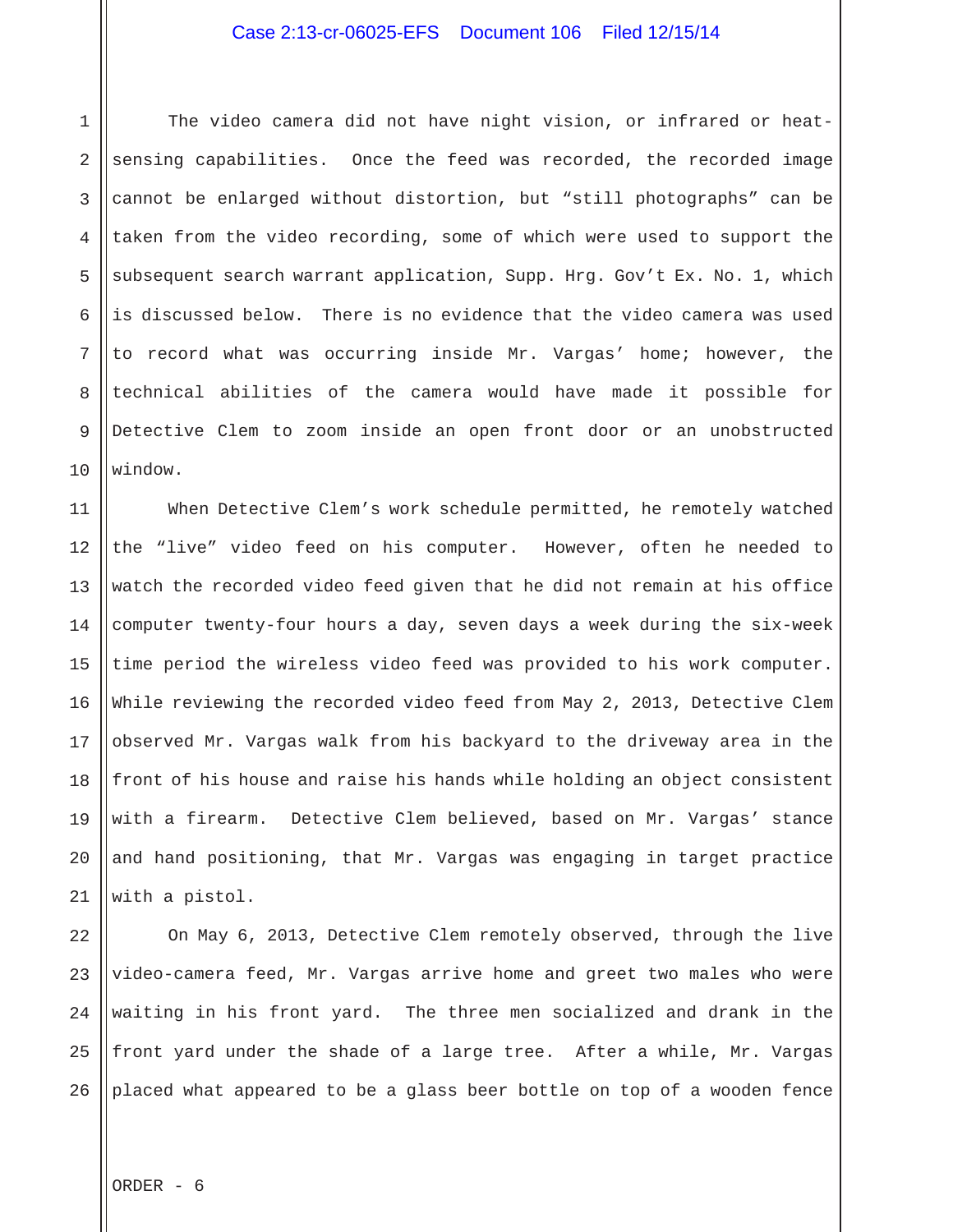1 2 3 4 5 6 7 8 9 10 11 12 13 14 post — part of the fence that parallels Arousa Road. The men, including Mr. Vargas, took turns engaging in target practice by using a firearm to shoot at the bottle. Detective Clem used his computer controls to zoom and pan the video camera to focus on the individuals' faces, hands, and conduct during the target practice. Because of the camera's zooming capabilities, Detective Clem observed what appeared to be a silver semiautomatic pistol of unknown caliber. Detective Clem also observed what appeared to be recoil from the pistol and smoke leaving the pistol's barrel. Later Mr. Vargas retrieved a rifle from the direction of his house, and the men continued to take turns engaging in target practice, now with the rifle. The location is so remote that the video recorded one of the men urinating at the side of the front yard near the cyclone fence fifteen feet from Arousa Road, presumably confident that he would not be observed.

15 16 17 18 19 20 21 22 23 24 25 26 The recording for May 6 later jumps from 3:56 p.m. to 4:45 p.m.; as a result, there is no recorded video for approximately forty-five minutes. When the recording resumes at 4:45 p.m., two other vehicles and two other men are present. The men continued socializing but no target practice occurred in the presence of these two recently arrived men. After some time, the two recently arrived men leave in a single vehicle. Because the recording does not contain the segment of time when these two "new" vehicles arrive, it is unknown to the Court as to whom arrived in the other "new" vehicle. However, it appears that the driver of that vehicle went into the house and did not socialize with Mr. Vargas and the others outside. Following the departure of these two new men, target practice resumes by the three men who were initially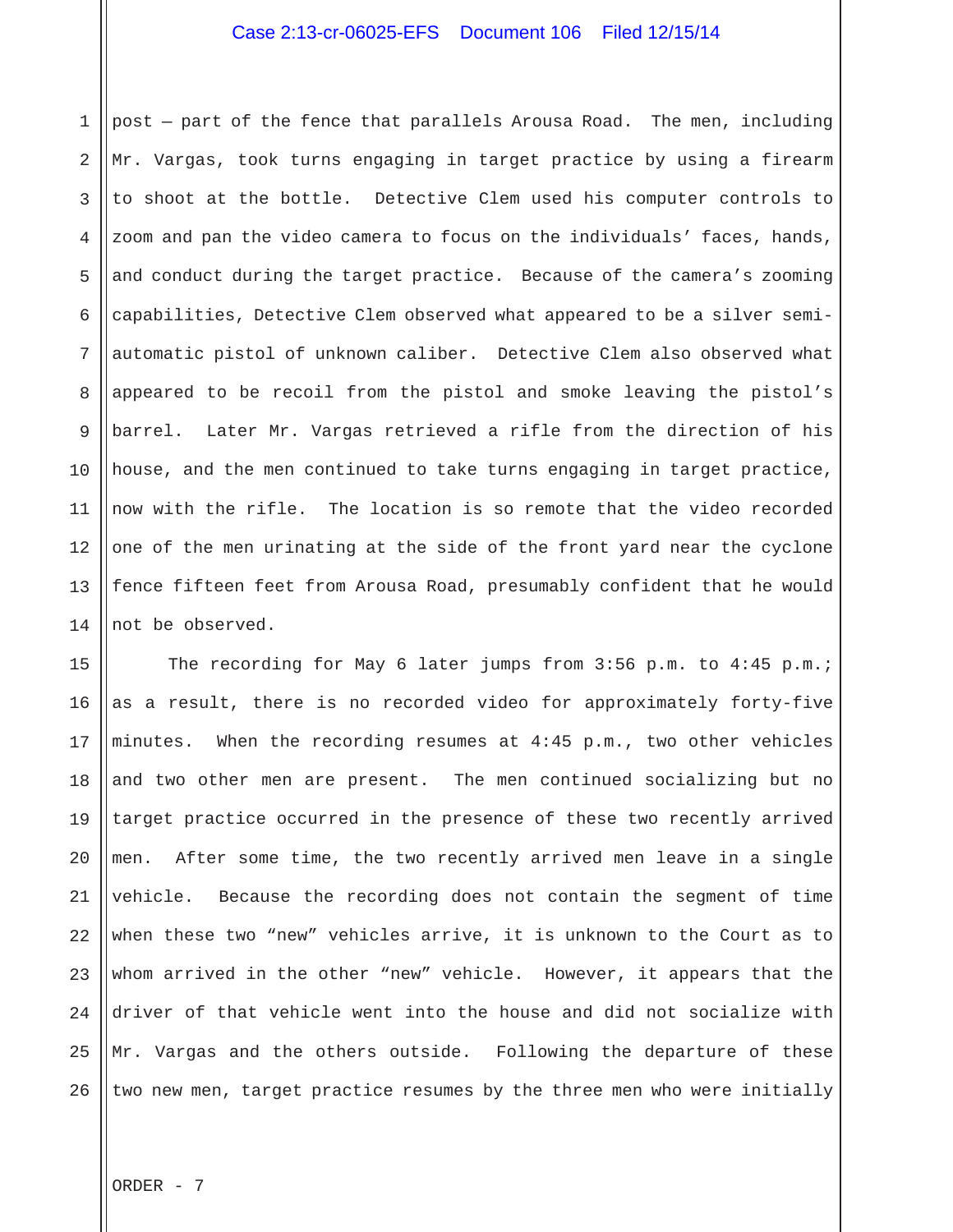1 2 present. Later that evening, those three men, including Mr. Vargas, enjoy a bonfire in the nearby burn barrel.

3 4 5 6 7 8 9 10 11 12 13 14 15 Based on his review of Mr. Vargas' prior contacts with law enforcement, Detective Clem suspected that Mr. Vargas was residing unlawfully in the United States. Detective Clem spoke to U.S. Immigration and Customs Enforcement agents, who also believed that Mr. Vargas was in the United States unlawfully. On May 14, 2013, Detective Clem applied for a search warrant based on Mr. Vargas' suspected violation of 18 U.S.C. § 922(g)(5): being an alien in possession of a firearm. A federal magistrate judge issued a search warrant later that day for evidence of crime and contraband in Mr. Vargas' home and outbuildings. On May 16, 2013, the Task Force executed the search warrant at approximately 6:00 a.m. During the search, four firearms were found, as well as baggies containing 5 grams of a white crystal substance that field tested presumptive positive for methamphetamine.

16 17 18 19 20 21 22 23 24 25 26 On the day that Detective Clem applied for the search warrant, he also requested that the FBI technical agents turn off the video camera feed. Detective Clem testified that he was unsure when the video camera was physically removed. Yet, the recording shows on May 16, 2013, at 4:45 a.m. (approximately one hour before the search warrant was executed) that the video camera's lens was shifted (presumably remotely) so that only the sagebrush field to the east of home was in view. At 10:50 a.m., the video camera's lens was shifted back (presumably remotely) so that Mr. Vargas' home and front yard was in its view again. Law enforcement apparently finished executing the search warrant by that time as law enforcement officers are not seen on Mr. Vargas' property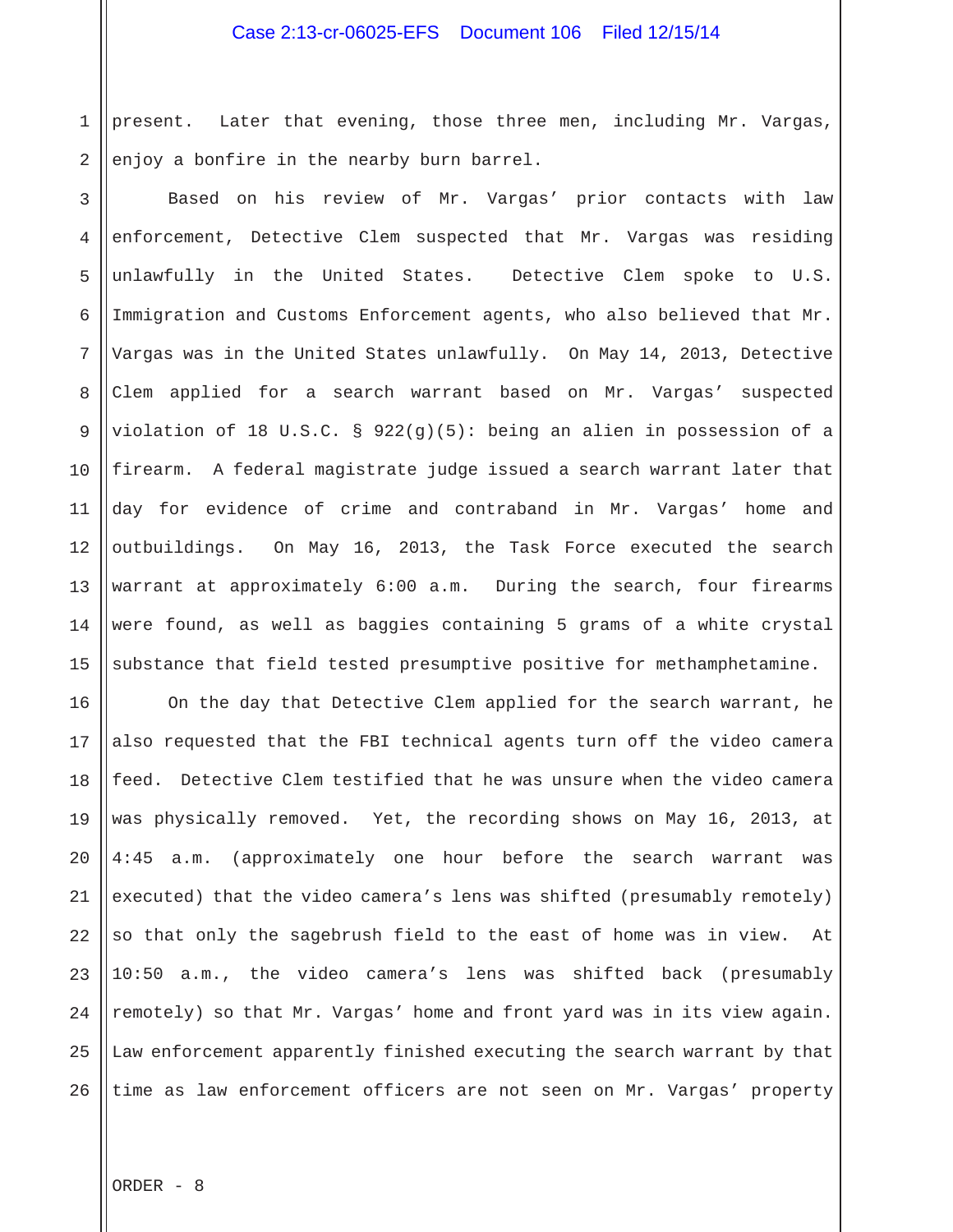1 2 3 when the video camera's lens shifts back to Mr. Vargas' property. The recording contains footage until approximately 8:00 a.m. on May 17, 2014.

 On May 16, 2013, a criminal complaint was filed in this District charging Mr. Vargas with violating 18 U.S.C. § 922(g)(5) (alien in possession of a firearm) and 21 U.S.C. § 841(a)(1) (intent to distribute 5 grams or more of actual meth). ECF No. 1. On May 22, 2013, an Indictment was filed, charging Mr. Vargas with these same crimes. ECF No. 12.

10 11 12 13 14 15 16 17 18 19 20 Believing that the evidence obtained as a result of the video camera's surreptitious viewing and recording of the on-goings in his front yard for six weeks violated his Fourth Amendment right to be free from unreasonable search, Mr. Vargas filed a motion to suppress the evidence obtained as a result of the video camera. ECF No. 47. The Court held an evidentiary hearing on the opposed suppression motion on February 11, 2014, ECF No. 72, and permitted the Electronic Frontier Foundation (EFF) to submit amicus curiae arguments, ECF Nos. 55 & 63.4 Following the hearing, the Court invited supplemental briefing. ECF Nos. 76, 86, 93, & 97. The Court also requested the USAO provide Defendant and the Court with technical details regarding the video

21 22

23

i<br>I

24

25

26

4

5

6

7

8

9

4 Mr. Vargas was present at the pretrial conference, represented by John Matheson. Alexander Ekstrom appeared on behalf of the USAO. Hanni Fakhoury and Robert Seines appeared on the EFF's behalf. The Court heard testimony from Detective Aaron Clem.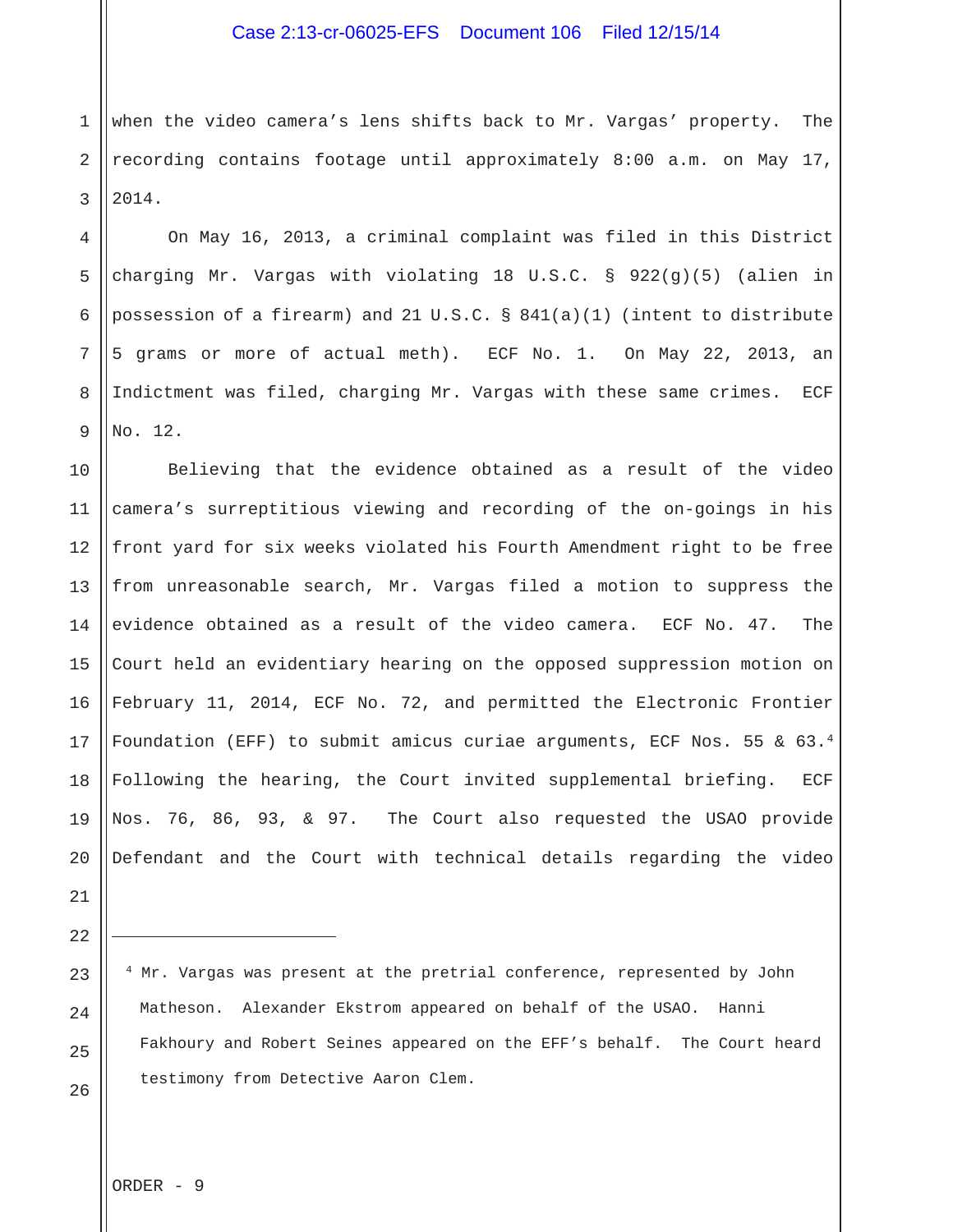1 2 3 4 5 6 7 camera and associated technology (collectively, "video camera"). The USAO expressed concern regarding disclosing details about the video camera, contending that such information is protected by the lawenforcement privilege. As explained below, the Court determines it need not learn further details of the technological capabilities of the video camera, or ascertain whether the law-enforcement privilege protects such information, under these circumstances.

#### **B. Analysis**

8

9 10 11 12 13 14 15 16 17 18 19 20 Law enforcement may collect information to aid its investigations, but law enforcement's conduct is limited by the Fourth Amendment. *Florida v. Jardines*, 133 S. Ct. 1409, 1414 (2013). The Fourth Amendment protects "[t]he right of people to be secure in their persons, houses, papers, and effects, against unreasonable searches and seizures." U.S. Const. amend. IV. It is a basic principle of Fourth Amendment law that searches and seizures without a warrant are presumptively unreasonable. *See, e.g., Riley v. California*, 134 S. Ct. 2473, 2494-95 (2014); *Groh v. Ramirez*, 540 U.S. 551, 559 (2004). How the Fourth Amendment applies to protect the people's right to be free from unreasonable search and seizure is a matter of continuous public and legal scrutiny, especially with the evolution of new technologies and their use by law enforcement.<sup>5</sup>

21

i<br>I

22 23 24 25 5 Recent polls indicate that many Americans are concerned with the oversight that presently applies to government surveillance programs. *See* Emily Swanson*, Poll: NSA Oversight is Inadequate, Most Americans Say*, Huffington Post, Aug. 27, 2013, *available at*

26 http://www.huffingtonpost.com/2013/08/17/nsa-oversight-poll\_n\_3769727.html;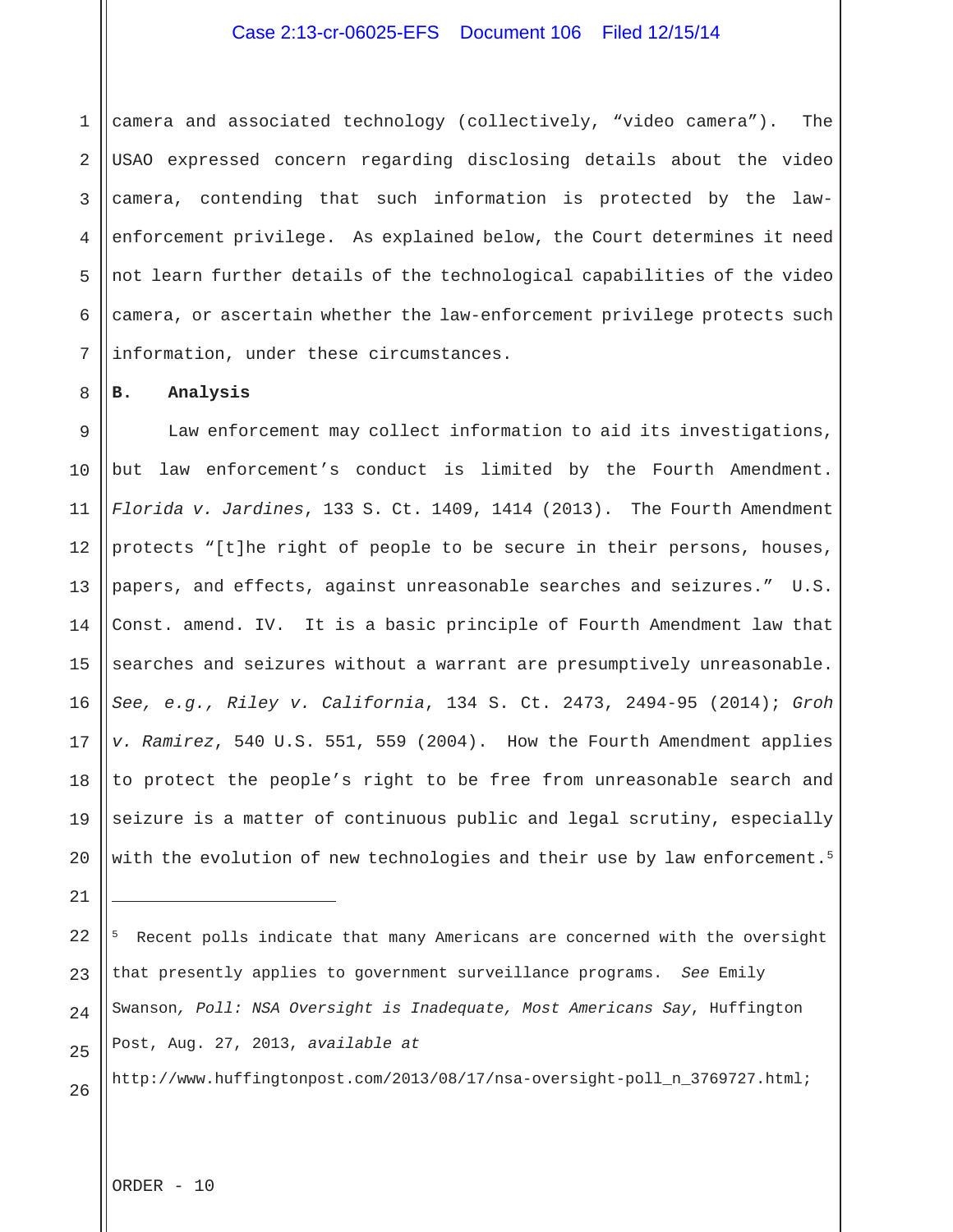1 2 3 4 5 *Riley*, 134 S. Ct. at 2484 (recognizing that flip phone and smart phones are "based on technology nearly inconceivable just a few decades ago"). "The police, of course, are entitled to enjoy the substantial advantages this technology confers. They may not, however, rely on it blindly. With the benefits of more efficient law enforcement mechanisms comes

Frank Newport, *Americans Disapprove of Government Surveillance Programs*, GALLUP Politics, June 12, 2013, *available at*

10 11 12 13 14 15 16 http://www.gallup.com/poll/163043/americans-disapprove-governmentsurveillance-programs.aspx. *See also* Adam Schwartz, *Chicago's Video Surveillance Cameras: A Pervasive and Poorly Regulated Threat to Our Privacy*, 11:2 Nw. J. Tech. & Intell. Prop. 2, 47 (Jan. 2013) (discussing privacy concerns with government use of cameras even in public spaces, and recommending that the government notify the public as to where a camera is located); The Editorial Board, *The President on Mass Surveillance*, N.Y. Times, Jan. 17, 2014, *available at*

http://www.nytimes.com/2014/01/18/opinion/the-president-on-mass-

18 19 20 21 22 23 24 25 26 surveillance.html?module=Search&mabReward=relbias%3Ar%2C%5B%22RI%3A8%22%2C%22 RI%3A13%22%5D ("The president announced important new restrictions on the collection of information about ordinary Americans, including the requirement of court approval before telephone records can be searched. He called for greater oversight of the intelligence community and acknowledged that intrusive forms of technology posed a growing threat to civil liberties."); *Surveillance of Citizens by Government*, N.Y.Times, *available at* http://topics.nytimes.com/top/reference/timestopics/subjects/s/surveillance\_o f\_citizens\_by\_government/index.html (organizing commentary and archival articles regarding surveillance of citizens by the government).

8

9

17

6

7

-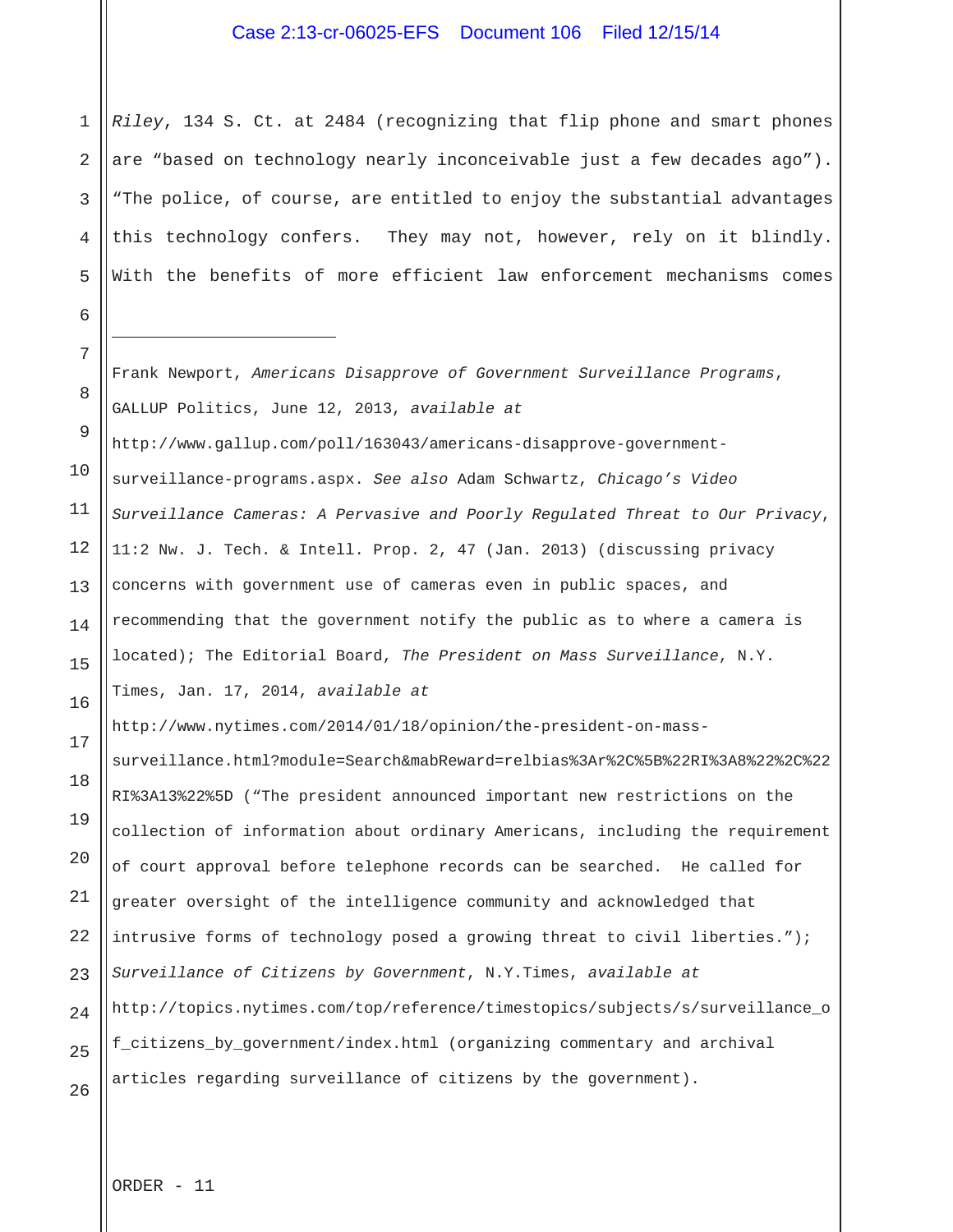1 2 the burden of corresponding constitutional responsibilities." *Arizona v. Evans*, 514 U.S. 1, 17-18 (1995) (O'Connor, J., concurring).

3 4 5 6 7 8 9 10 11 12 The Supreme Court's recent decisions in *United States v. Jones*, 132 S. Ct. 945 (2012), and *Florida v. Jardines*, 133 S. Ct. 1409 (2013), discuss and clarify the Fourth Amendment analysis the Court is to employ when analyzing the constitutionality of a search conducted by law enforcement. To determine whether an unreasonable search occurred, a court considers two Fourth-Amendment approaches: 1) whether a trespass by law enforcement occurred (property-based approach), and/or 2) whether an individual's reasonable expectation of privacy was violated by law enforcement (reasonable-expectation-of-privacy approach). *Jones*, 132 S. Ct. at 951 & 953.

13 14 15 16 17 18 19 20 21 22 23 24 25 26 The property-based approach does not apply here. Law enforcement did not physically enter Mr. Vargas' land or home until after it obtained a search warrant based on the information learned from the video camera. And law enforcement did not gain access to Mr. Vargas' wireless service or other digital property to covertly record and transmit the activities in the front yard. The video camera did "intrude" upon Mr. Vargas' front yard and the vehicles contained therein by recording the incidents occurring thereon or items contained therein; however, the camera itself was not on Mr. Vargas' land but rather on a telephone pole on another's land, to which law enforcement had obtained permission to install the camera. For these reasons, a physical trespass did not occur. *See Jones*, 132 S. Ct. at 953 ("Situations involving merely the transmission of electronic signals without trespass . . . *remain[s]* subject to" a reasonable-expectation-of-privacy approach.).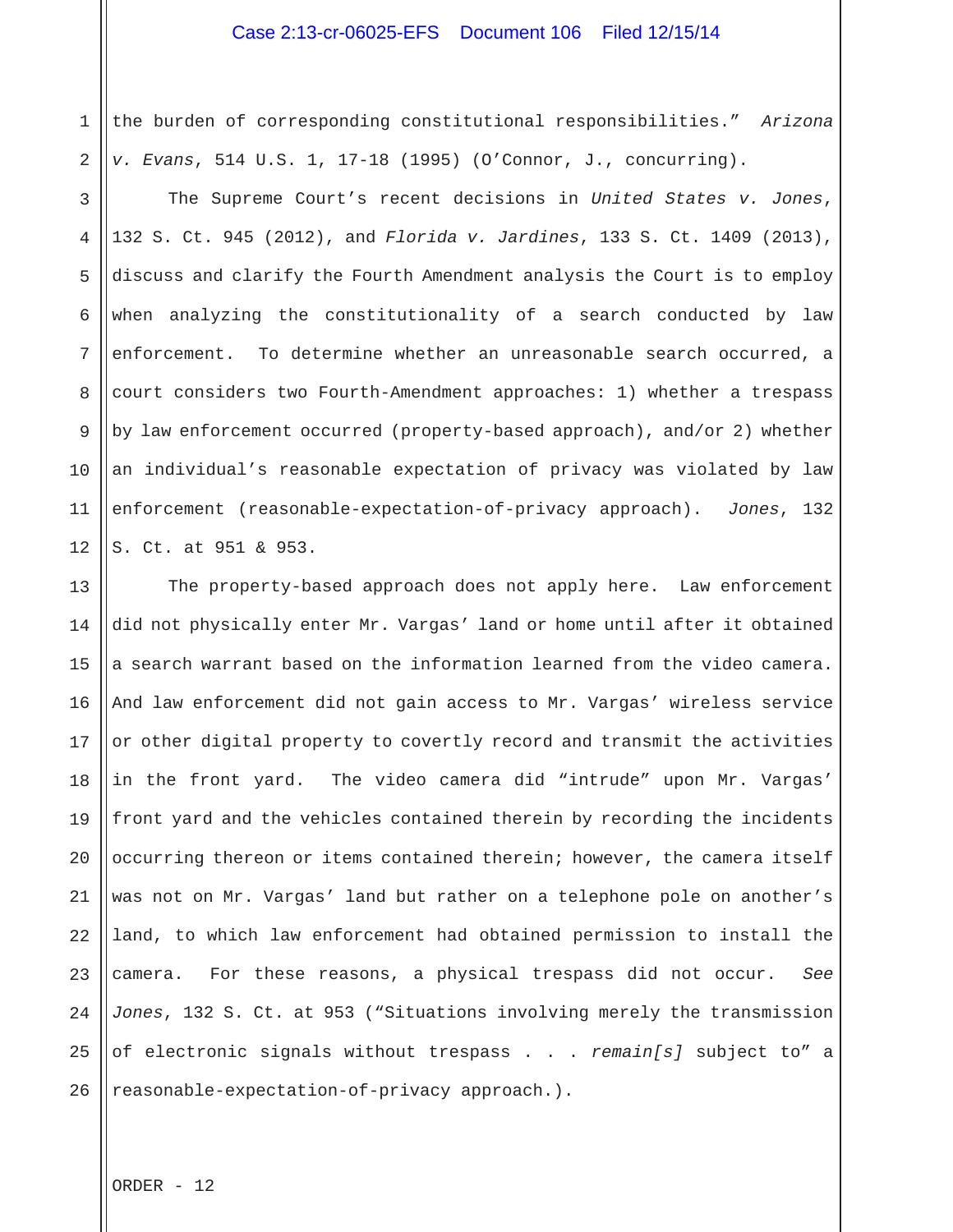1 2 3 4 5 6 7 8 9 10 11 12 13 14 15 16 17 18 The reasonable-expectation-of-privacy approach requires the Court to assess whether 1) Mr. Vargas had an actual (subjective) expectation that the activities in his front yard would be private, and 2) "'society is prepared to recognize [his subjective expectation of privacy] as reasonable.'" *United States v. Lopez-Cruz*, 730 F.3d 803, 807 (9th Cir. 2013) (internal citations removed). Accordingly, the Court's analysis focuses on whether Mr. Vargas had a reasonable expectation of privacy to not have his front yard continuously observed and recorded for six weeks by a camera with zooming and panning capabilities hidden on a telephone pole over a hundred yards away, and whether his subjective expectation of privacy is objectively reasonable. *See id.* The Court finds the answer to both of these questions is clear: society expects that law enforcement's continuous and covert video observation and recording of an individual's front yard must be judicially approved, and Mr. Vargas' conduct during the six weeks that his front yard was covertly observed and recorded indicates that he expected not to have his front yard covertly observed and recorded on a continuous basis by law enforcement.

19 20 21 22 23 24 25 26 The parties' and EFF's arguments, concerning the subjective and objective reasonable expectations of privacy, include analysis of whether Mr. Vargas' front yard is part of his home's curtilage or an "open field." Given the invasive nature of the employed continuous video surveillance, the Court rules that the Fourth Amendment analysis here is not controlled by whether Mr. Vargas' front yard is or is not part of his home's curtilage. *See Riley*, 134 S. Ct. at 2490-91 (assessing the pervasiveness of the intrusion on one's privacy when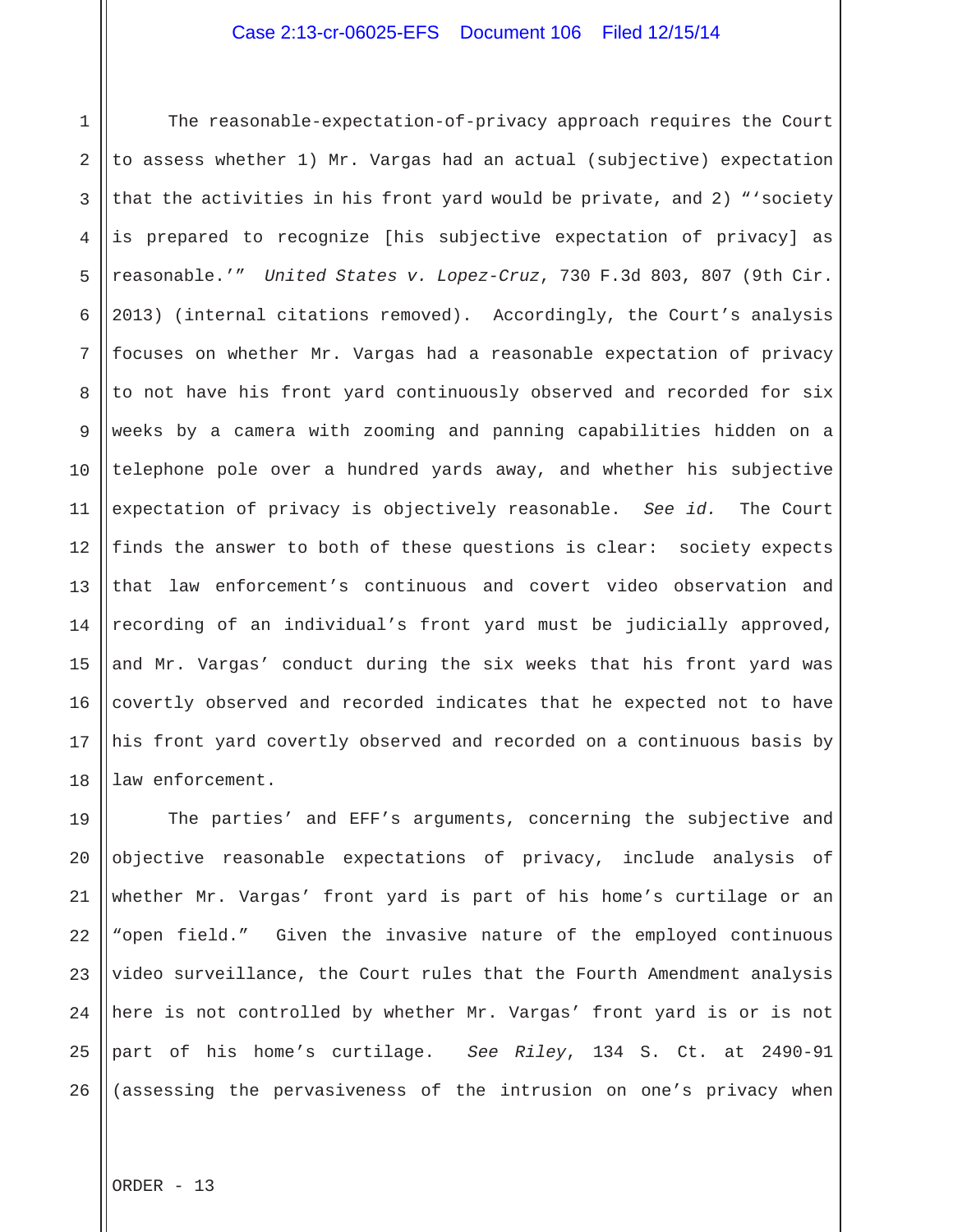1 2 3 searching cell phones). Yet to provide a thorough analysis of all issues addressed by the parties, the Court proceeds to analyze curtilage and "open field" principles to the facts of this case.

4 5 6 7 8 9 10 11 12 13 14 15 16 17 18 19 20 Typically, an individual has a reasonable expectation of privacy to his curtilage: the area immediately surrounding his home that "harbors the intimate activity associated with the sanctity of a man's home and the privacies of life." *United States v. Dunn*, 480 U.S. 294, 300 (1987); *see also Jardines*, 133 S. Ct. at 1414 ("At the [Fourth] Amendment's 'very core' stands 'the right of a man to retreat into his own home and there be free from unreasonable governmental intrusion.'" (quoting *Silverman v. United States*, 365 U.S. 505, 511 (1961))). Four factors assist with assessing whether an area is within the curtilage: 1) the area's proximity to the home, 2) whether the area is enclosed, 3) the uses for that area, and 4) the steps taken by the resident to protect the area from observation by a passerby. *Dunn*, 480 U.S. at 301. These factors do not complete the curtilage assessment but rather "are useful analytical tools only to the degree that, in any given case, they bear upon the centrally relevant consideration — whether the area in question is so intimately tied to the home itself that it should be" protected by the Fourth Amendment. *Id*.

21 22 23 24 25 26 While a person typically has a reasonable expectation of privacy to his curtilage, an individual has no reasonable expectation of privacy in an "open field," the area outside of a home's curtilage. *Oliver v. United States*, 466 U.S. 170, 179 (1984) ("[A]n individual may not legitimately demand privacy for activities conducted out of doors in fields, except in the area immediately surrounding the home [the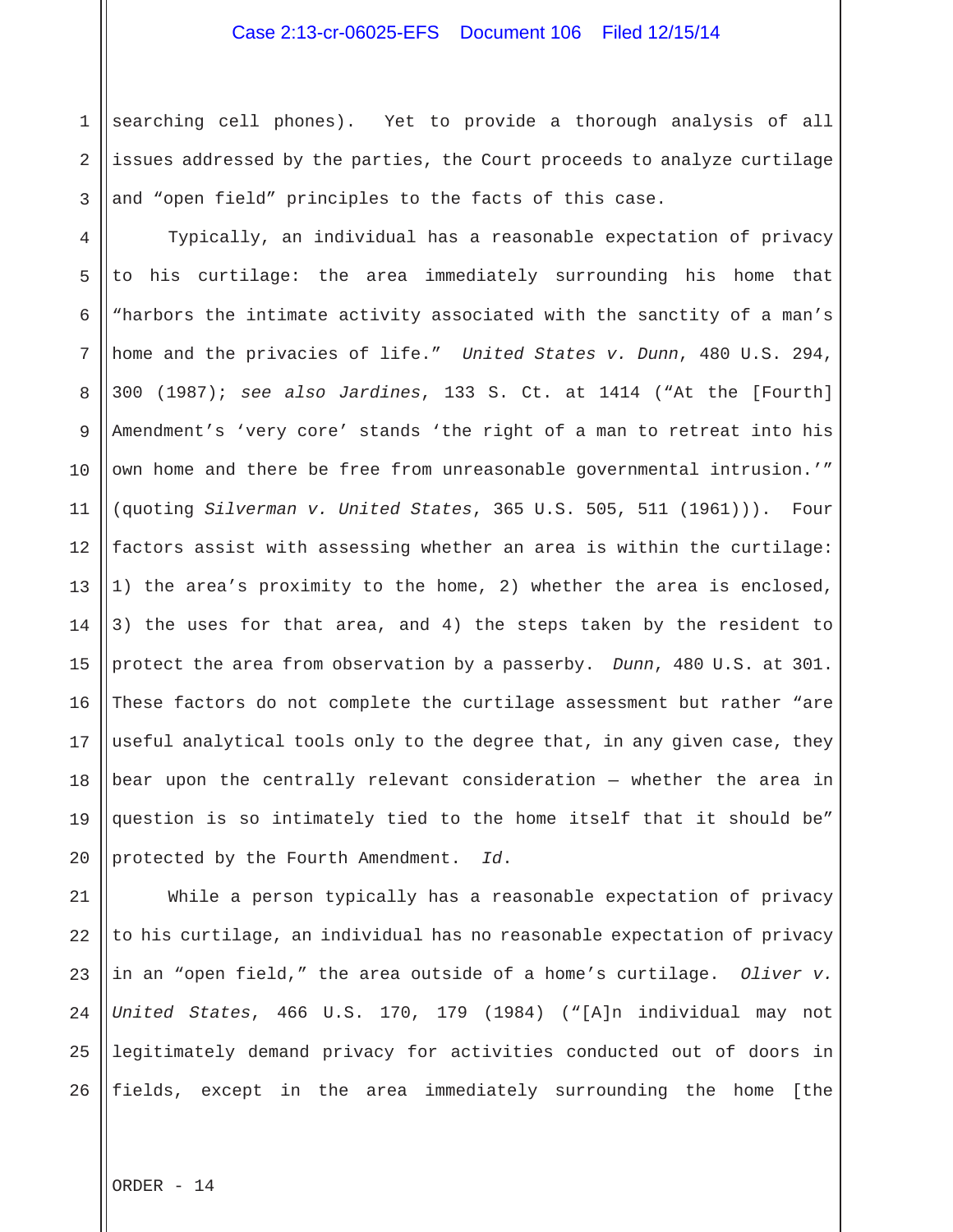1 2 3 4 curtilage]."). "An open field need be neither 'open' nor a 'field' as those terms are used in common speech. For example . . ., a thickly wooded area nonetheless may be an open field as that term is used in construing the Fourth Amendment." *Id.* at 180, n.11.

5 6 7 8 9 10 11 12 13 14 15 16 17 18 19 20 21 22 23 24 25 26 After assessing each of the *Dunn* factors, the Court concludes Mr. Vargas' front yard is part of his home's curtilage. First, the front yard is immediately adjacent to the house. Second, the front yard is fenced on the east and includes a gated driveway. Although the front wire cyclone fence, which is supported by wooden and metal posts, does not substantially obstruct a passerby's view, a passerby's view of the front yard is hindered to some degree by the sagebrush, trees, and other native plants, which are in the front yard and which line the fence. Furthermore, there is a slight embankment between Arousa Road and the front yard. The open parking structure provides a southern obstacle, and the house provides a western barrier. As to the third *Dunn* factor, Mr. Vargas and those he lived with used their front yard for "backyard purposes": to barbeque, socialize with guests, and target practice. In addition, the household used the front yard to park cars and the ATV, store adult and children's bikes, and hold the garbage-collection container and a burn barrel. The USAO argues that target practice is not an intimate activity associated with the sanctity of Mr. Vargas' home and the privacies of life. However, the Court must view this activity in the context of the home's setting—a rural locale off a gravel road—and in light that the target practice was an activity engaged in by three men as they relaxed and socialized in the shade of the tree in Mr. Vargas' front yard. The relaxed nature of this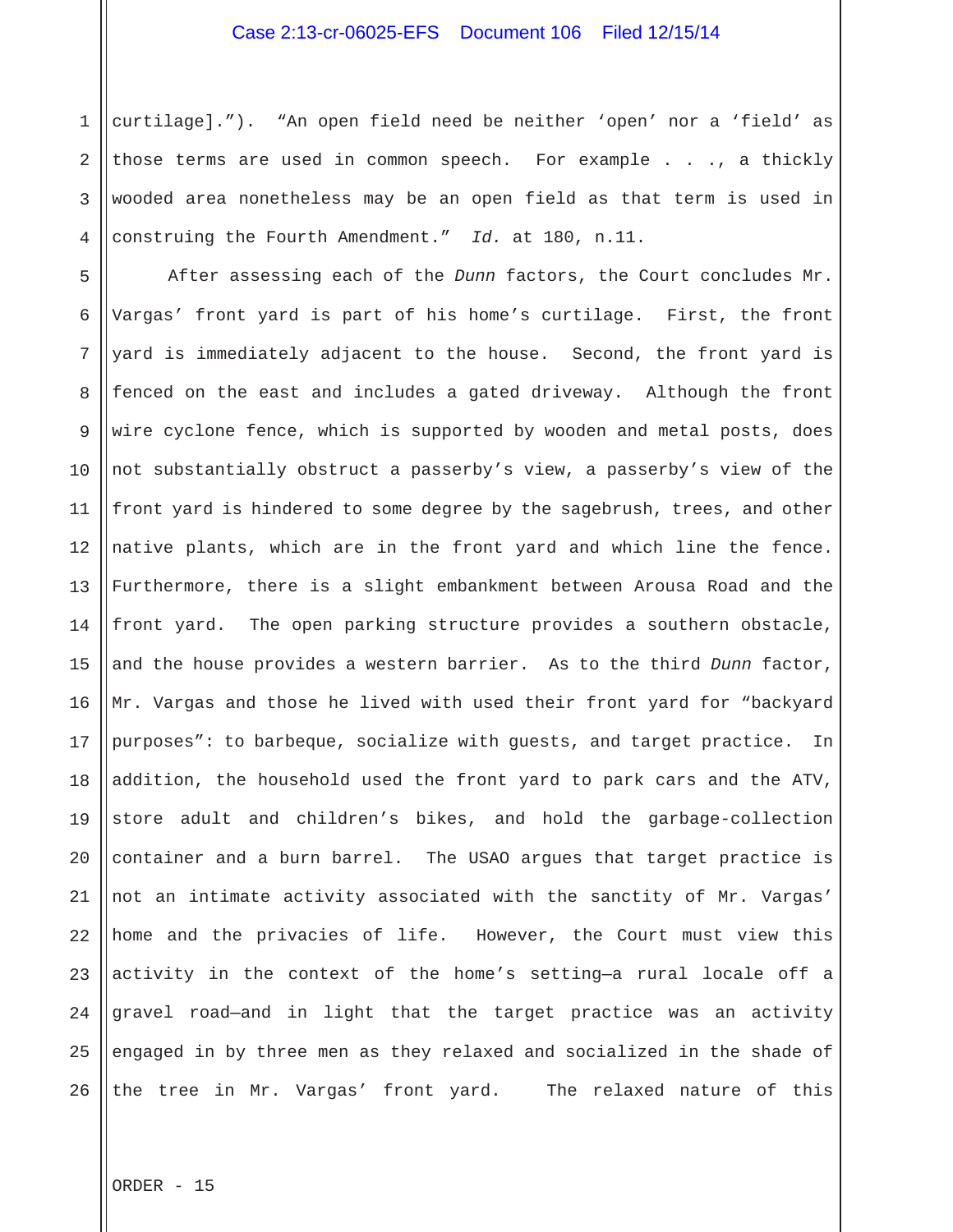1 2 3 4 5 6 7 8 9 gathering, and the expectation that it was a private activity, is underscored by the fact that one of the men urinated near the cyclone fence, approximately fifteen feet from Arousa Road. The Court finds under these circumstances that the act of engaging in target practice in the front yard is consistent with the Court recognizing the front yard as part of the home's curtilage. As to the last *Dunn* factor (the steps taken by the resident to protect the area from observation by a passerby), Mr. Vargas selected to live in a home in a rural setting off a gravel road with trees, fencing, and a gated driveway.

10 11 12 13 14 15 16 17 18 19 20 21 22 23 24 25 26 Accordingly, after considering these four factors, amongst the totality of the circumstances, the Court finds Mr. Vargas' front yard is part of his home's curtilage. *See Jardines*, 133 S. Ct. at 1414-15 (recognizing that the home's front porch was part of the curtilage even though it was not enclosed or gated, and could be seen from the road). Mr. Vargas' front yard was separated from the gravel Arousa Road by a fence and gated driveway; Mr. Vargas also enjoyed a sense of enclosure in his front yard due to the parking structure, northern fence, and the natural vegetation and elevation change near the eastern fence; and Mr. Vargas did not affirmatively draw the public onto his property. *Cf. United States v. Duenas*, 691 F.3d 1070, 1081 (9th Cir. 2012) (finding the non-enclosed front yard was not part of the curtilage as there was no evidence regarding the uses for the non-enclosed front yard); *United States v. Bausby*, 720 F.3d 652, 656 (8th Cir. 2013) (finding a chainlink-fenced front yard was not part of the curtilage because the defendant took affirmative steps to draw the public into his front yard by displaying items for sale); *United States v. Anderson-Bagshaw*, 509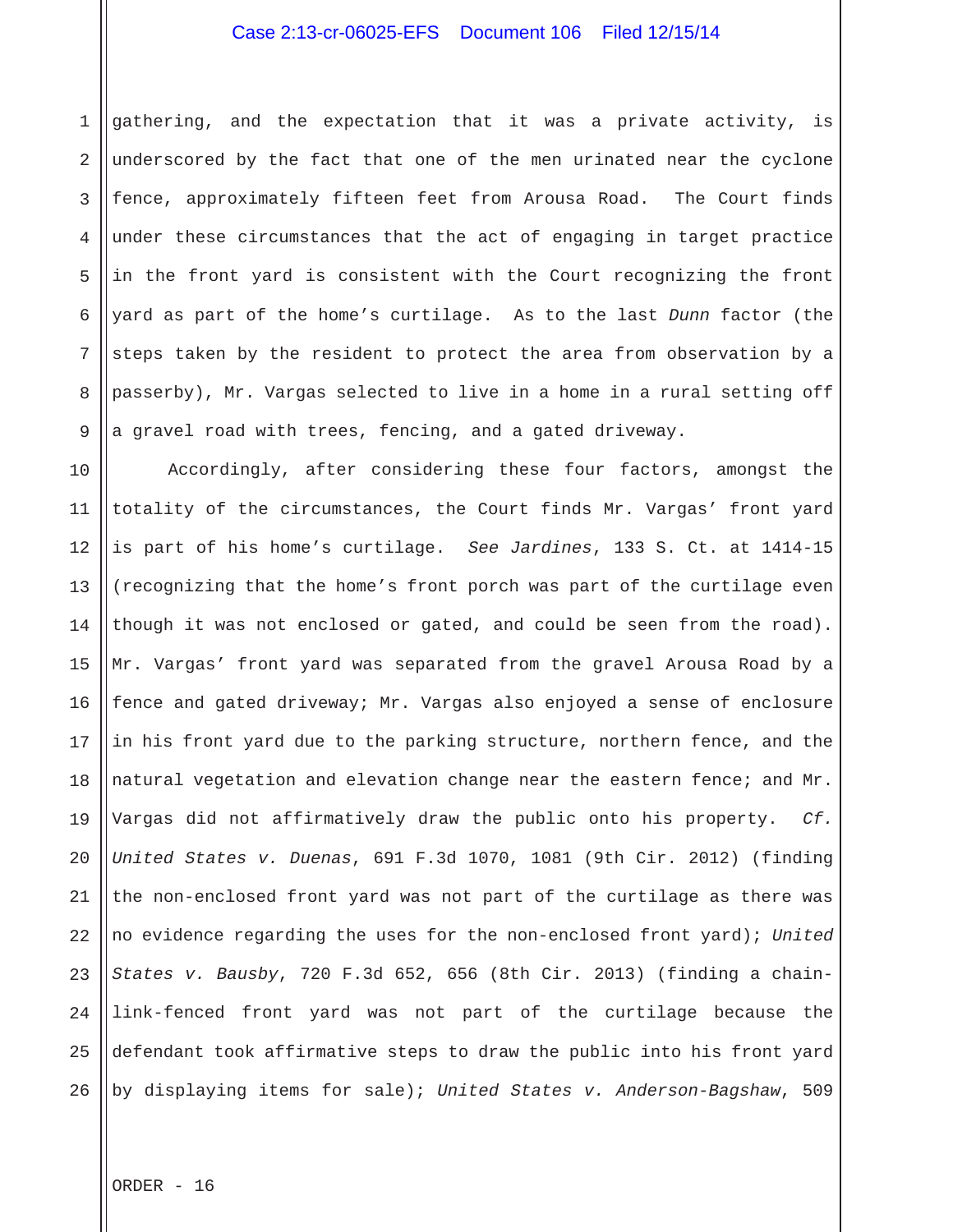1 2 3 4 5 6 7 8 9 10 11 12 Fed. Appx. 396, 404-05 (6th Cir. 2012) (unpublished opinion) (distinguishing between three areas outside the home, finding the backyard, which was in immediate proximity to the house and was fairly enclosed by trees, a fence, and a barn, and contained a picnic table and clothesline, was part of the curtilage, and finding the pasture and barnyard were outside of the curtilage). Accordingly, the Court finds the front yard is part of the home's curtilage. However, as mentioned above, the Court's finding of curtilage is not essential to the Court's finding that law enforcement's constant video-camera surveillance of Mr. Vargas' front yard for six weeks is an unreasonable search given that Mr. Vargas reasonably expected that his private activities in his front yard would not be subject to such constant, covert surveillance.<sup>6</sup>

 The Court so rules while recognizing that law enforcement is not barred from making "plain view" observations of a home's curtilage. "The Fourth Amendment protection of the home has never been extended to require law enforcement officers to shield their eyes when passing by a home on public thoroughfares. Nor does the mere fact that an

19 20 21 22 23 24 25 26  $6$  Given the reasonable expectation of privacy that Mr. Vargas possessed to his front-yard activities, the question of whether he possesses a privacy interest in his "personal curtilage" need not be addressed. *See* Andrew Ferguson, *Personal Curtilage: Fourth Amendment Security in Public*, 55 Wm. & Mary L. Rev. 1283, 1345-48 (April 2014) (discussing the need for Fourth Amendment jurisprudence to recognize a privacy right to one's personal curtilage, especially given the pervasive use of public surveillance by video cameras).

ORDER - 17

13

14

15

16

17

18

i<br>S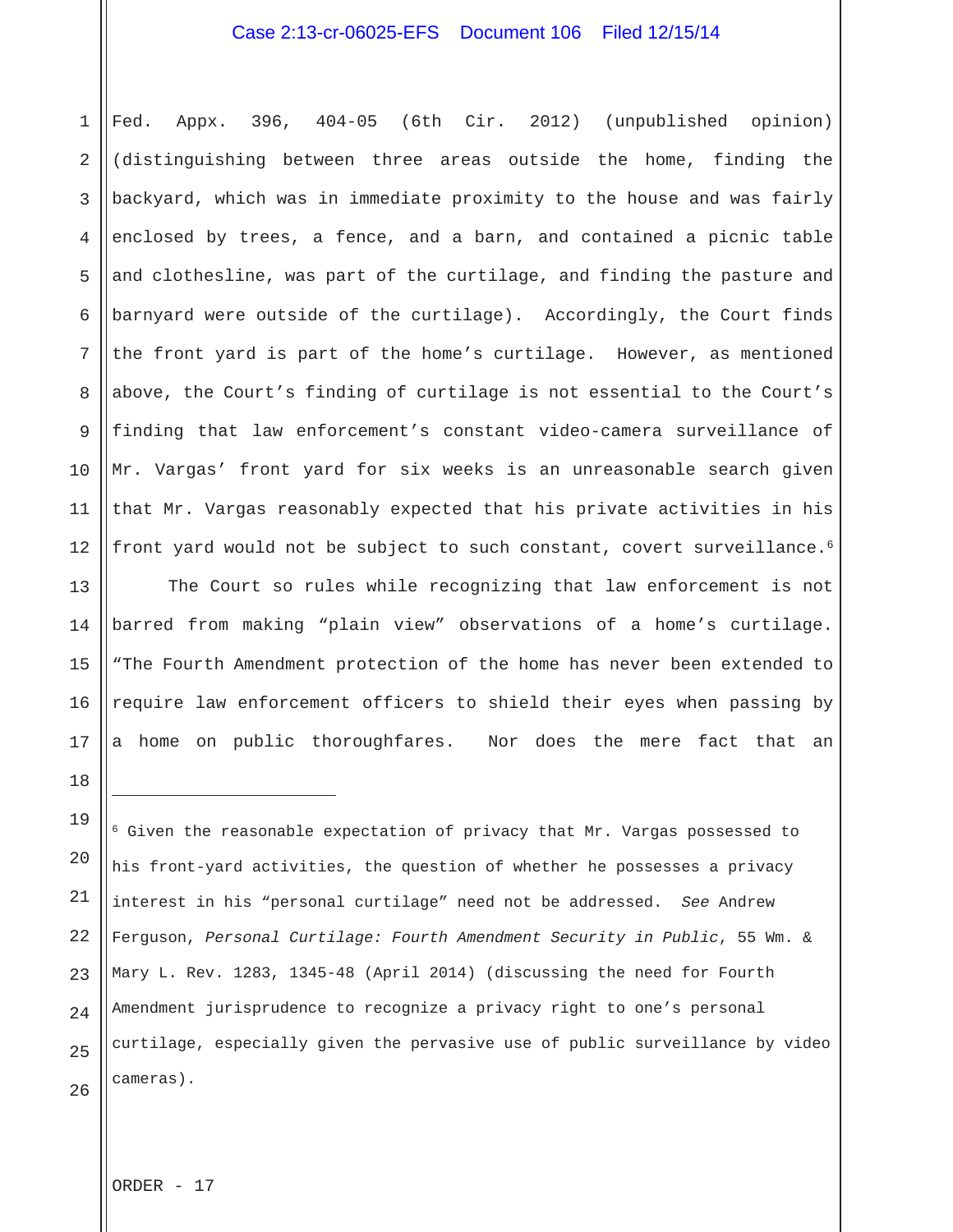1 2 3 4 individual has taken measures to restrict some views of his activities preclude an officer's observations from a public vantage point where he has a right to be and which renders the activities clearly visible." *California v. Ciraolo*, 476 U.S. 207, 213 (1986).

5 6 7 8 9 10 11 12 13 14 15 The permitted "plain view" observations in *Ciraolo*, however, are much different from law enforcement's electronic, continuous remote surveillance here. In *Ciraolo*, the Supreme Court analyzed "whether naked-eye observation of the curtilage[, *i.e*., a fully-fenced backyard,] by police from an aircraft lawfully operating at an altitude of 1,000 feet violates an expectation of privacy that is reasonable." *Id.* at 213-14. The Supreme Court held no, highlighting that any member of the public flying in the airspace above the defendant's home could have seen the marijuana in the backyard, and therefore defendant's expectation that his garden would not be observed was unreasonable and not an expectation that society is prepared to honor. *Id.*

16 17 18 19 20 21 22 23 24 The same day as *Ciraolo*, the Supreme Court decided *Dow Chemical Co. v. United States*, 476 U.S. 227 (1986). In *Dow Chemical*, the Supreme Court determined "the open areas of an industrial plant complex with numerous plant structures spread over an area of 2,000 acres are not analogous to the 'curtilage' of a dwelling for purposes of aerial surveillance; such an industrial complex is more comparable to an open field and as such it is open to the view and observation of persons in aircraft lawfully in the public airspace immediately above or sufficiently near the area for the reach of cameras." *Id.* at 240.

25 26 Yet, the Supreme Court took the opportunity to note in *Dow Chemical*, "this is *not* an area immediately adjacent to a private home,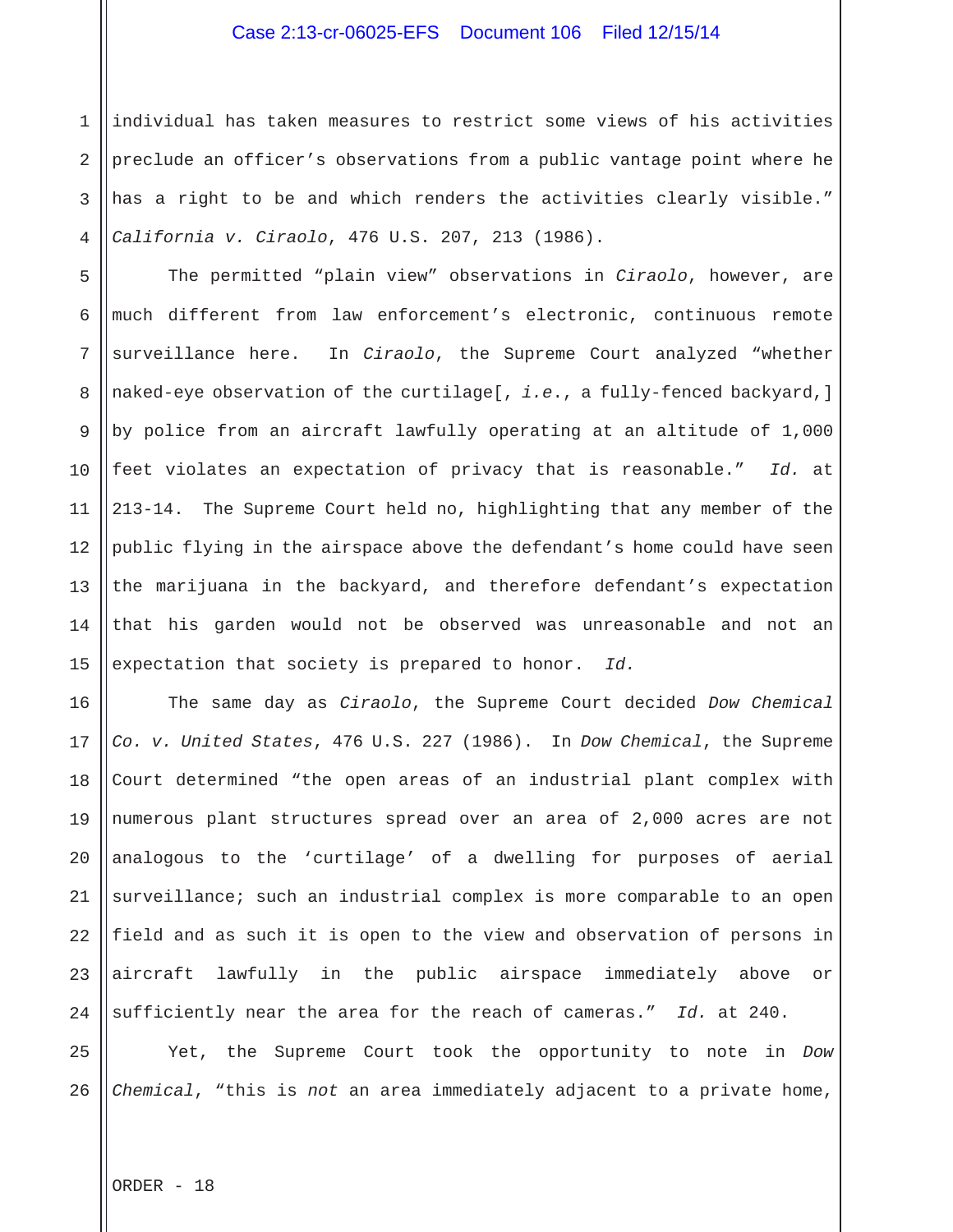1 2 3 4 5 6 7 8 where privacy expectations are most heightened." *Id.* at 237, n.3. This comment by the Supreme Court in *Dow Chemical* is interesting given its same-day ruling in *Ciraolo*: law enforcement's naked-eye observation of marijuana in one's back yard did not constitute a Fourth Amendment violation. The Supreme Court's comment in *Dow Chemical* indicates that *Ciraolo* may have been decided differently if law enforcement's observations included more than a one-time naked-eye observation of defendant's backyard.

9 10 11 12 13 14 15 16 17 18 19 20 21 In 2011, the Ninth Circuit commented on plain-view curtilage observations by law enforcement in *United States v. Perea-Rey*, 680 F.3d 1179 (9th Cir. 2011). In *Perea-Rey*, the Ninth Circuit determined a carport within the fenced front yard and adjacent to the house was part of the curtilage and therefore the officers violated the defendant's Fourth Amendment right by entering the curtilage without a warrant. While *Perea-Rey* involved a physical trespass by the officers, the Ninth Circuit commented, "a warrant is not required to observe readily visible items within the curtilage, and 'officers [need not] *shield their eyes*  when passing by a home on public thoroughfares." *Id.* at 1186 (emphasis added). The Ninth Circuit highlighted that therefore law enforcement can use what they actually saw from a public vantage point, such as a sidewalk, in a warrant application. *Id.*

22 23 24 25 26 Based on this Fourth Amendment jurisprudence, there is no question that, if Agent Clem had personally watched Mr. Vargas possess a firearm in his front yard, when either passing by on Arousa Road, flying above Mr. Vargas' property on a one-time occasion, or sitting on the telephone pole with a camera and telephoto lens, Agent Clem's observation would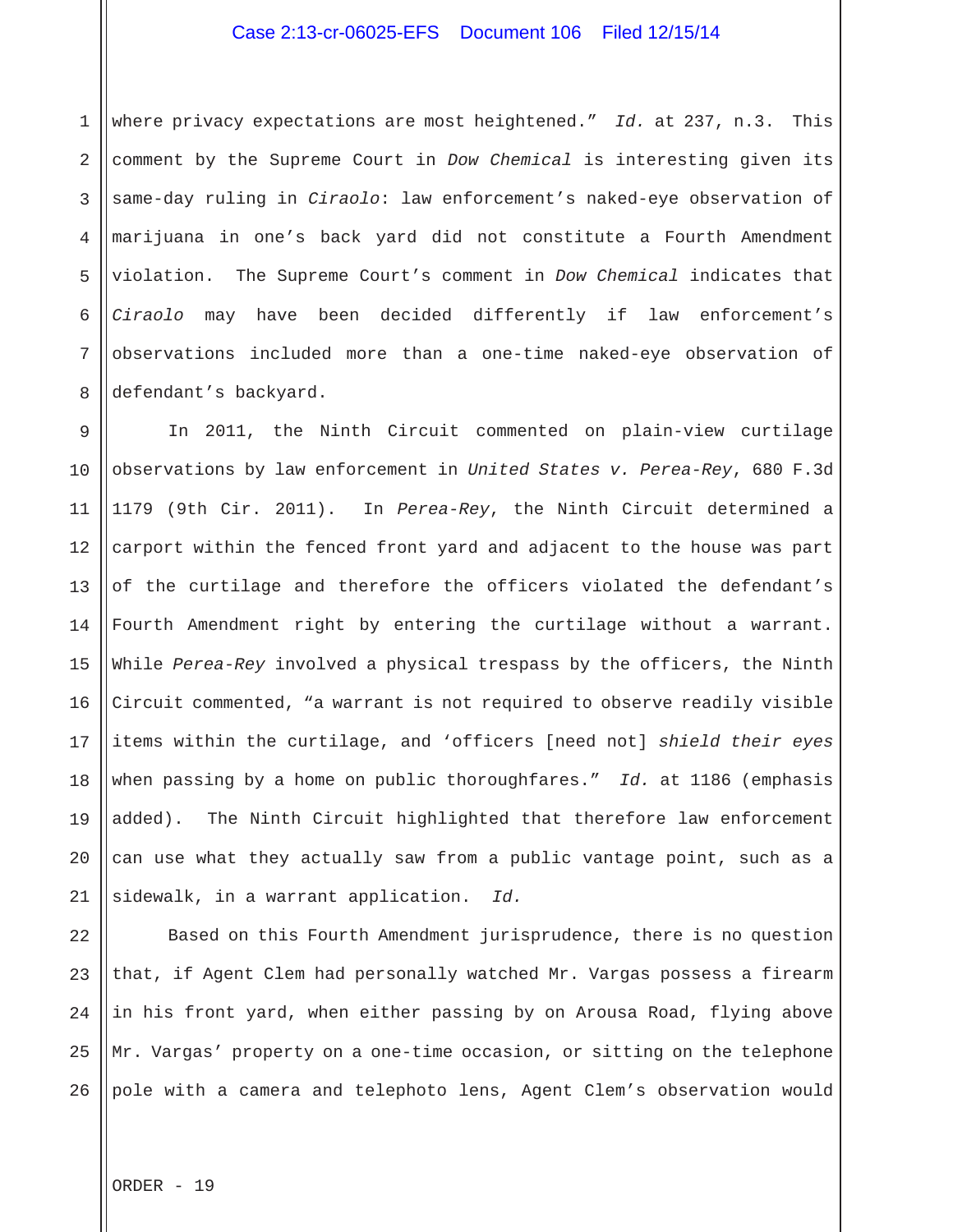1 2 3 4 5 6 7 not constitute a search, and therefore, he could use such observation as a basis for a search warrant. Although having an agent sit on top of a telephone pole may seem far afield, it is consistent with Justice Scalia's "constable" example in *Jones*, 132 S. Ct. at 950, n.3. In *Jones*, Justice Scalia posits that a constable could conceal himself in a suspect's coach in order to track the movements of the coach, thereby serving as an 18th century global-positioning-system (gps) device.

8 9 10 11 12 13 14 15 16 17 18 19 20 Here, it may have been possible for law enforcement agents to take turns personally observing Mr. Vargas' activities in his front yard for a thirty-day period but the success of such hypothetical constables going unnoticed by Mr. Vargas for thirty days is highly unlikely. *See Nerber*, 222 F.3d at 604 (recognizing that people modify their behavior when they are in the presence of others). Nevertheless, the Court is limited to the facts before it, which do not include constables sitting on the telephone pole. Rather Agent Clem only had the information pertaining to Mr. Vargas' May 2 and 6, 2013 target practices because of the live and recorded view afforded by the video camera, which was covertly installed approximately thirty days prior to these events. This "view" is so different in its intrusiveness that it does not qualify as a plain-view observation.

21 22 23 24 25 26 "Hidden video surveillance is one of the most intrusive investigative mechanisms available to law enforcement. The sweeping, indiscriminate manner in which video surveillance can intrude upon us, regardless of where we are, dictates that its use be approved only in limited circumstances." *Nerber*, 222 F.3d at 600. Although law enforcement is permitted to use technology to enhance investigative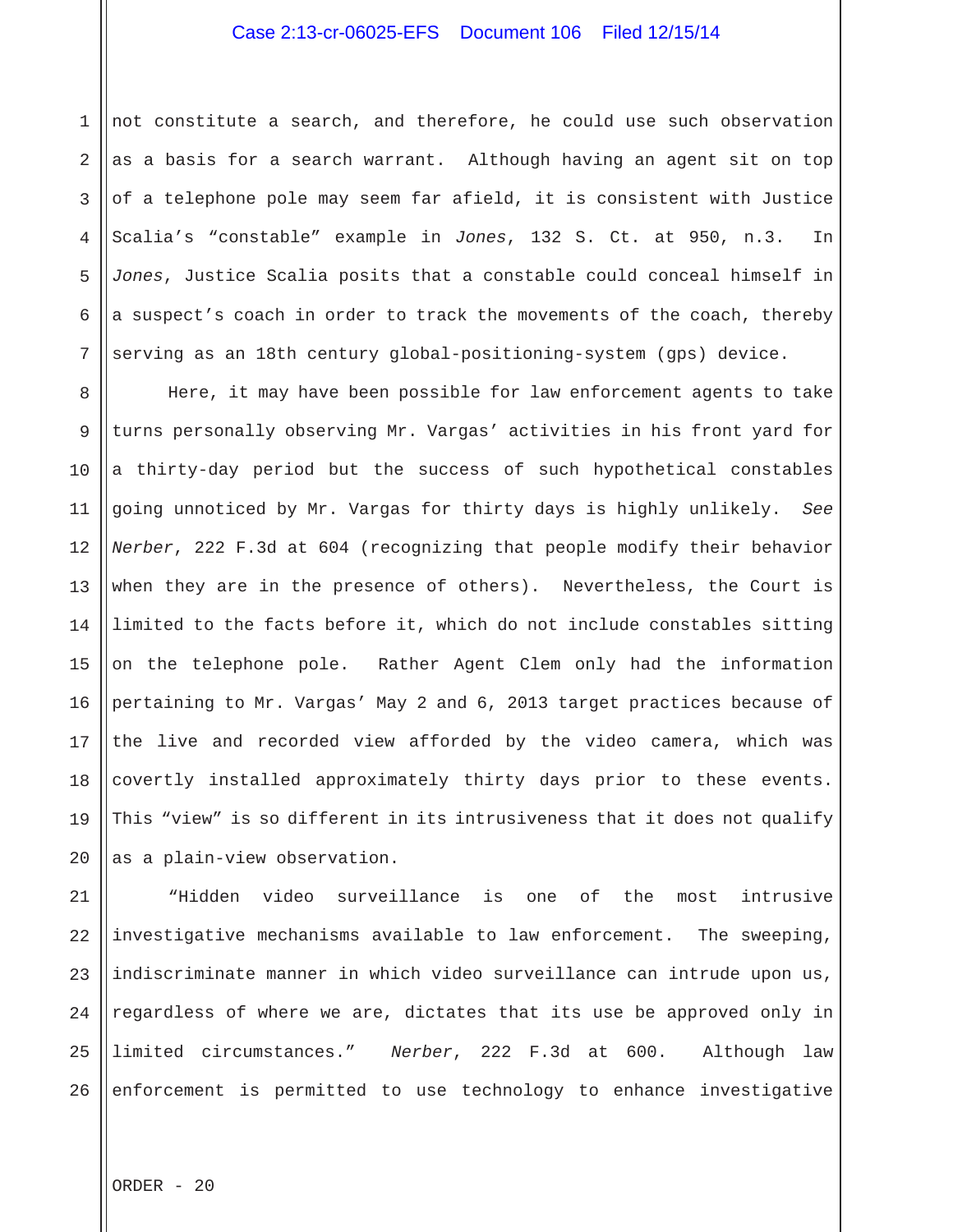1 2 3 4 abilities, *see Ciraolo*, 476 U.S. at 215, law enforcement's video surveillance of Mr. Vargas' front yard for six weeks with a camera that could zoom and record violated his reasonable expectation of privacy: an expectation that society is prepared to recognize as reasonable.<sup>7</sup>

5 6 7 8 9 10 11 12 13 14 15 16 17 18 19 20 Continuous video surveillance of an individual's front yard "provokes an immediate negative visceral reaction: indiscriminate video surveillance raises the specter of the Orwellian state." *United States v. Cuevas-Sanchez*, 821 F.2d 248, 251 (5th Cir. 1987) (permitting thirty days of video surveillance from a pole camera which recorded defendant's backyard only because law enforcement had obtained a warrant to do so); *see also Nerber*, 222 F.3d at 603-04 (suppressing in part evidence obtained from a video camera installed in a hotel room because, although the defendants did not rent the room, they had a legitimate expectation of privacy when they were in the room by themselves); *United States v. Taketa*, 923 F.2d 665, 673-74 (9th Cir. 1991) (suppressing video footage of federal employees in their offices because it violated the Fourth Amendment as they had a legitimate expectation of privacy not to be continuously recorded by a hidden ceiling camera in their office); *Shafer v. City of Boulder*, 896 F. Supp. 2d 915, 930-32 (D. Nev. 2012) (finding, in the context of a 42 U.S.C. § 1983 lawsuit, that the use of

22 23 24 25 26 <sup>7</sup> *Cf.* Marc Blitz, *The Fourth Amendment Future of Public Surveillance: Remote Recording and Other Searches in Public Places*, 63 Am. U. L. Rev. 21, 84-86 (Oct. 2013) (recommending that Fourth Amendment analysis pertaining to public surveillance focus on whether a recording was generated and reviewed by law enforcement).

ORDER - 21

21

i<br>I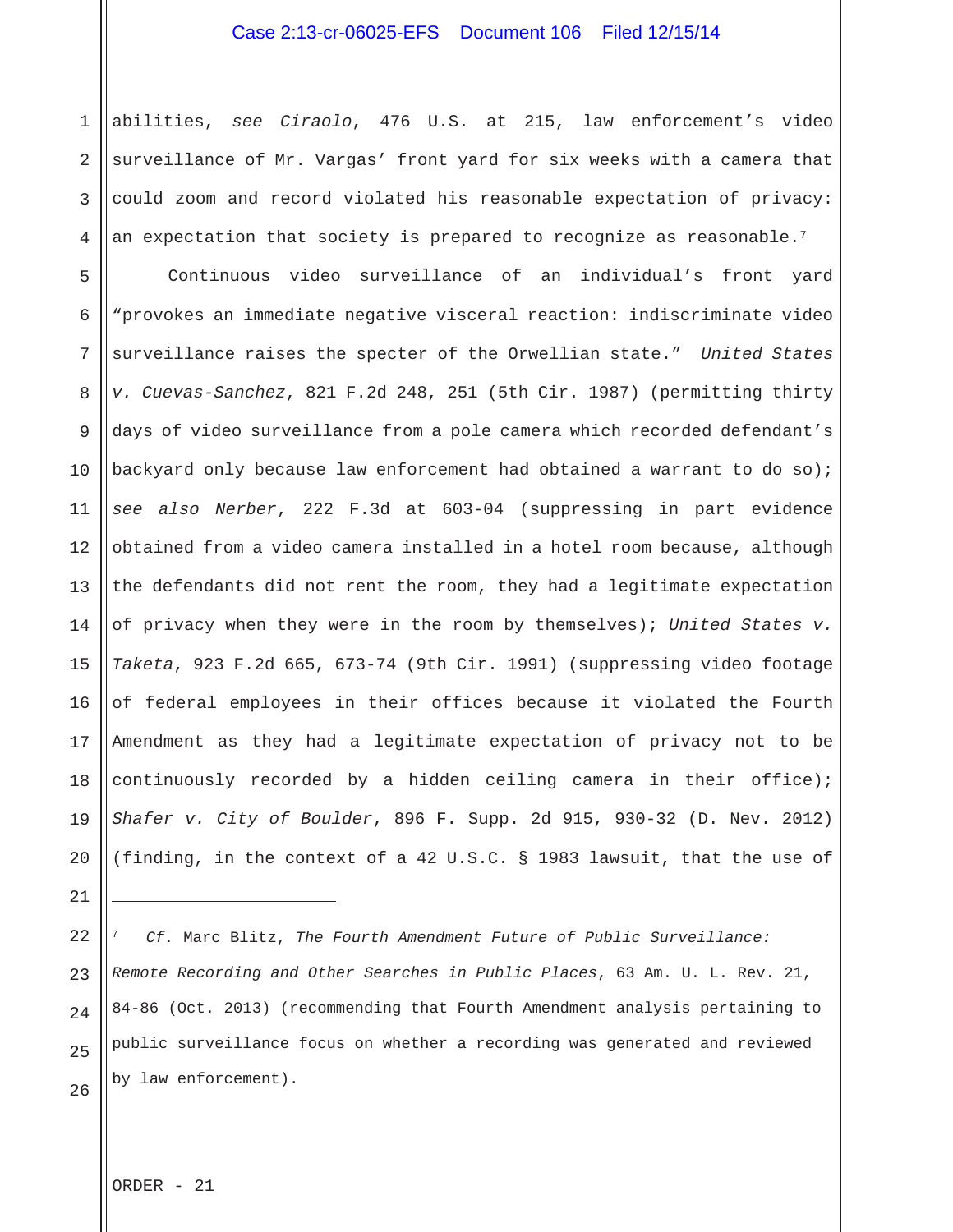1 2 3 4 5 6 a video camera on a neighbor's property to film the plaintiff's backyard for fifty-six days constituted a search as the plaintiff had a reasonable expectation that his home would not be subject to unwarranted government video surveillance). This dragnet law enforcement practice is not akin to either a naked-eye observation or a photographic picture by a live officer.8 *See United States v. Knotts*, 460 U.S. 276, 284

8 9 10 11 12 13 14 15 16 17 18 19 20 21 22 23 24 25 26 The use of drones by law enforcement is another investigative practice that deviates greatly from "traditional" law enforcement investigative practices. Many states have adopted legislation to control the use of drones because a drone's ability to constantly and covertly view and record an individual or setting infringes on the American public's reasonable expectation of privacy that they will not be constantly and covertly observed by the government without a warrant. While seeking to protect this reasonable expectation of privacy, the drone legislation permits law enforcement to seek a judicial warrant to utilize a drone for investigative purposes; or under limited exceptions, which are similar to the warrant exceptions developed under Fourth Amendment case law, the legislation permits law enforcement to use a drone for investigative purposes without a warrant in order to counter a specific terrorist attack or prevent specific imminent danger to life or property. *See* Judge C. Philip Nichols, *Drones: The Coming of Age of a Not-So-New Technology*, 53 ABA: The Judge's Journal 4 (2014) (summarizing thirteen state's enacted drone legislation); Y. Douglas Yang, *Big Brother's Grown Wings: The Domestic Proliferation of Drone Surveillance and the Law's Response*, 23 B.U. Pub. Int. L.J. 343, 365 (Summer 2014) (discussing the different state's legislative response to the use of drones). *See also* George Blum, Romualdo Eclavea, Alan Jacobs, and Eric Surette, 68 Am.

7

i<br>S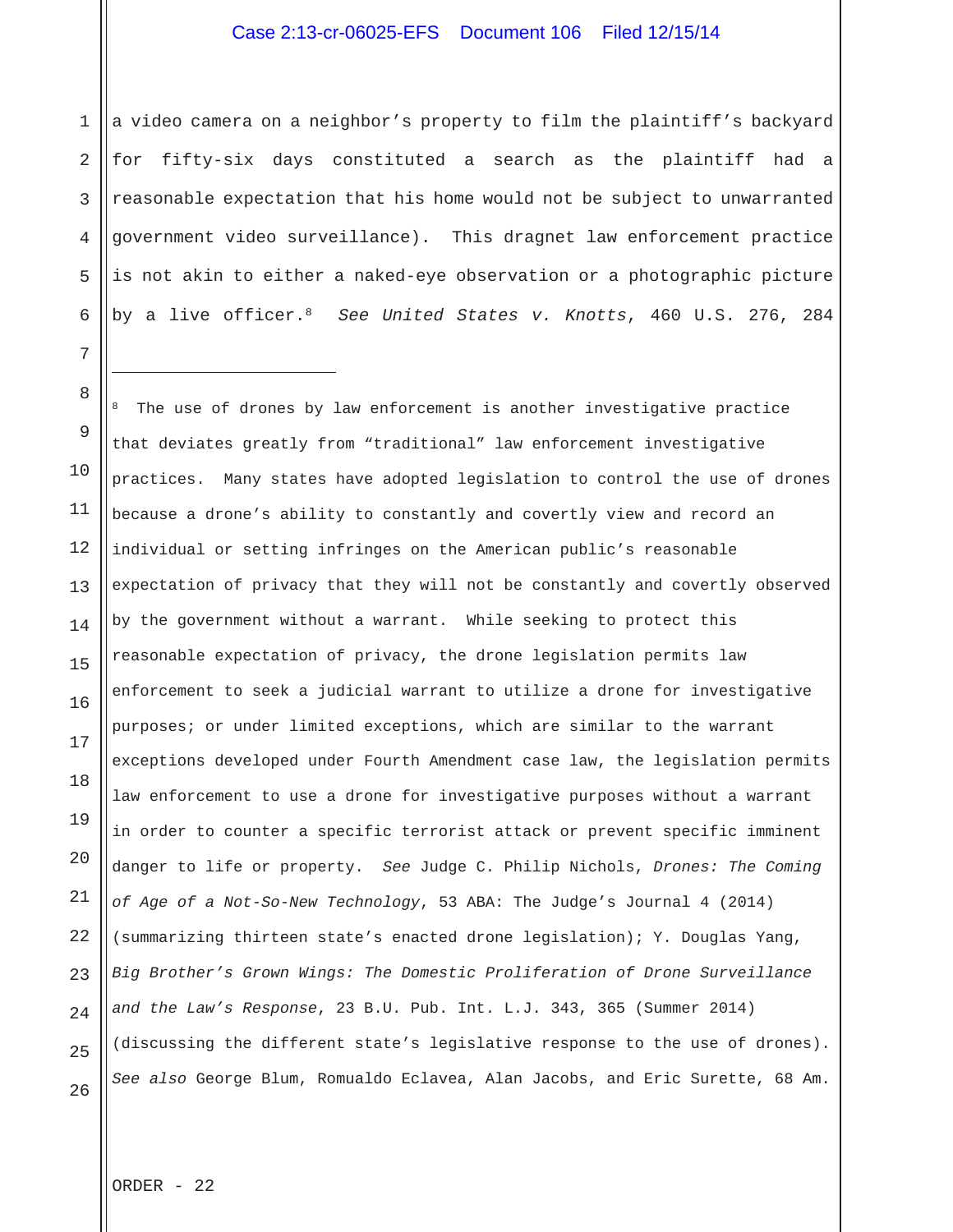1 2 3 4 5 6 7 8 (1982) (noting "if such dragnet type law enforcement practices . . . should eventually occur, there will be time enough then to determine whether different constitutional principles may be applicable"). Electronic surveillance by the government is increasing, and the need to balance this government tool with the Fourth Amendment is required. *See Riley*, 134 S. Ct. at 2484-85 (assessing the degree to which the search intrudes on an individual's privacy and the degree to which the search is needed to promote legitimate governmental interests).

 Here, the Fourth Amendment permits the type of electronic surveillance employed only if a warrant<sup>9</sup> supported by probable cause is

Jur. 2d Searches and Seizures § 114 (Nov. 2014) (discussing the case-law exceptions to the Fourth Amendment's warrant requirement).

9 Not only has technology eased law enforcement's investigative abilities but technology has also expedited law enforcement's ability to obtain a warrant. *See Missouri v. McNeely*, 133 S. Ct. 1552, 1561-62 (2013) (observing that technology now "allow[s] for the more expeditious processing of warrant applications," and citing state statutes permitting warrants to be obtained "remotely through various means, including telephonic or radio communication, electronic communication . . ., and video conferencing")); *see also* Admin. Office of the U.S. Courts, Table S-17: Matters Disposed of by U.S. Magistrate Judges During the 12-Month Periods Ending September 30, 2004, and September 30, 2009 Through 2013, *available at*

23 24 25 26 http://www.uscourts.gov/uscourts/Statistics/JudicialBusiness/2013/tables/S17S ep13.pdf (showing an 83% increase in search warrant applications between 2004 and 2013); Admin. Office of the U.S. Courts, Wiretap Report 2012 (2012), *available at* http://www.uscourts.gov/Statistics/WiretapReports/wiretap-

ORDER - 23

9

10

11

i<br>I

12

13

14

15

16

17

18

19

20

21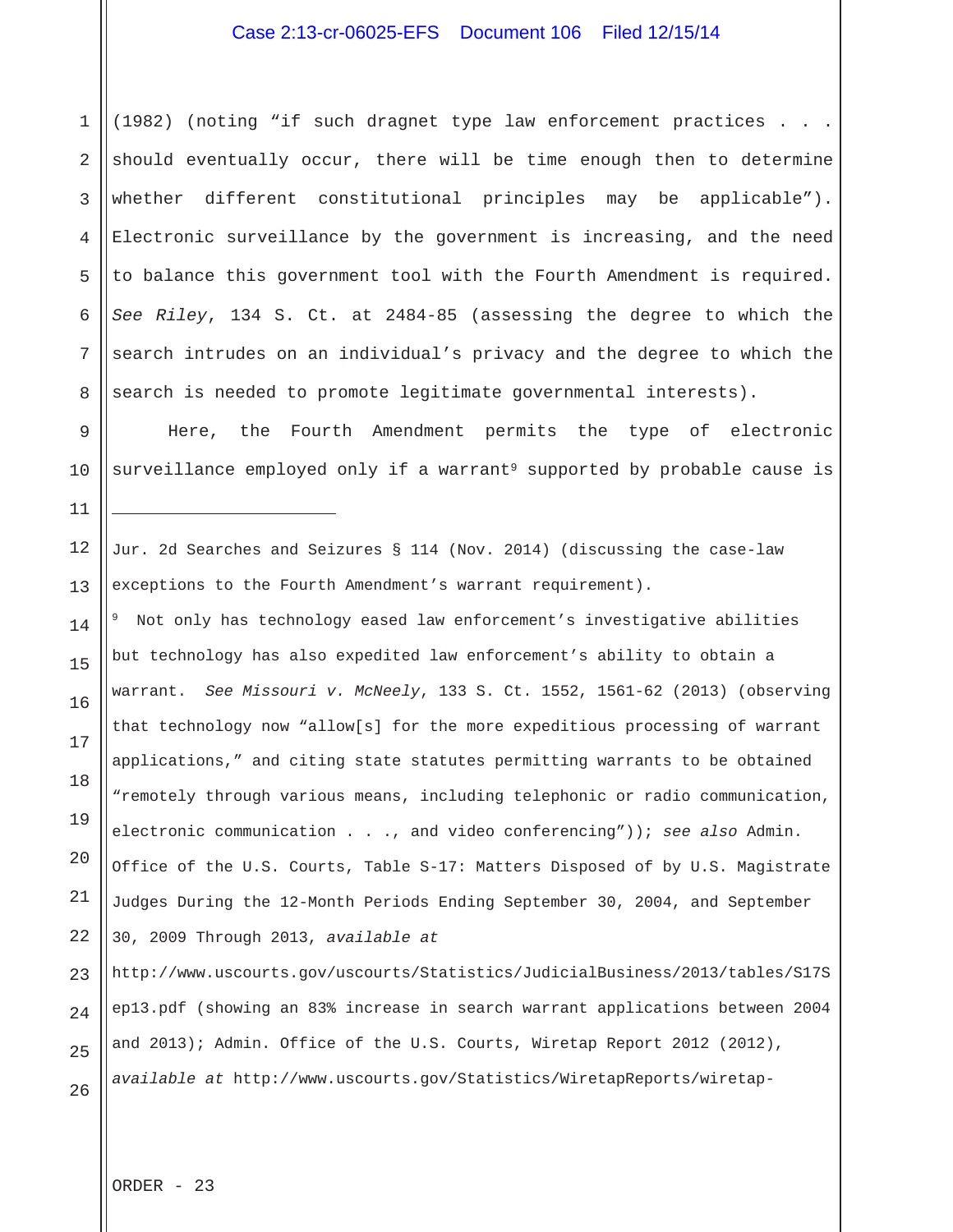1 2 3 4 5 6 7 8 9 10 11 12 13 14 15 obtained because society recognizes Mr. Vargas' subjective expectation of privacy in his front yard as a reasonable expectation of privacy.10 And given the setting, Mr. Vargas reasonably believed that his frontyard activities would be private. Mr. Vargas chose to live in a rural area: an area mixed with farmland and undeveloped, sagebrush land. His rural home sits off a gravel road, and his front yard has a sense of enclosed space given a gated driveway and cyclone fence separating it from the gravel road. The USAO argues that any passerby could have seen Mr. Vargas' conduct. However, the setting of Mr. Vargas' home does not make the likelihood of a passerby likely: the road is gravel, his neighbors are "country neighbors," *i.e*., they live a distance away, and there are no public sidewalks. In addition, Mr. Vargas could hear a vehicle coming down the gravel road and modify his behavior, *i.e*., target practice would cease. *See Nerber*, 222 F.3d at 604 ("People feel comfortable saying and doing things alone that they would not say or do

report-2012.aspx (comparing 3,397 wiretap applications in 2012, with 1,359 wiretap applications in 2002; with approximately 99%of the wiretap applications being granted in those years).

20 21 22 23 24 25 26 <sup>10</sup> A warrantless video search and recording by law enforcement for a limited period of time based merely on reasonable suspicion may be consistent with *Terry v. Ohio*, 392 U.S. 1 (1968). Yet, here, law enforcement's continued use of the covert video recording clearly exceeded *Terry*: a warrant was required. This also is not a case involving officer safety or the use of a recording device activated by a law enforcement officer during a *specific* encounter at which the officer was present.

16

17

i<br>I

18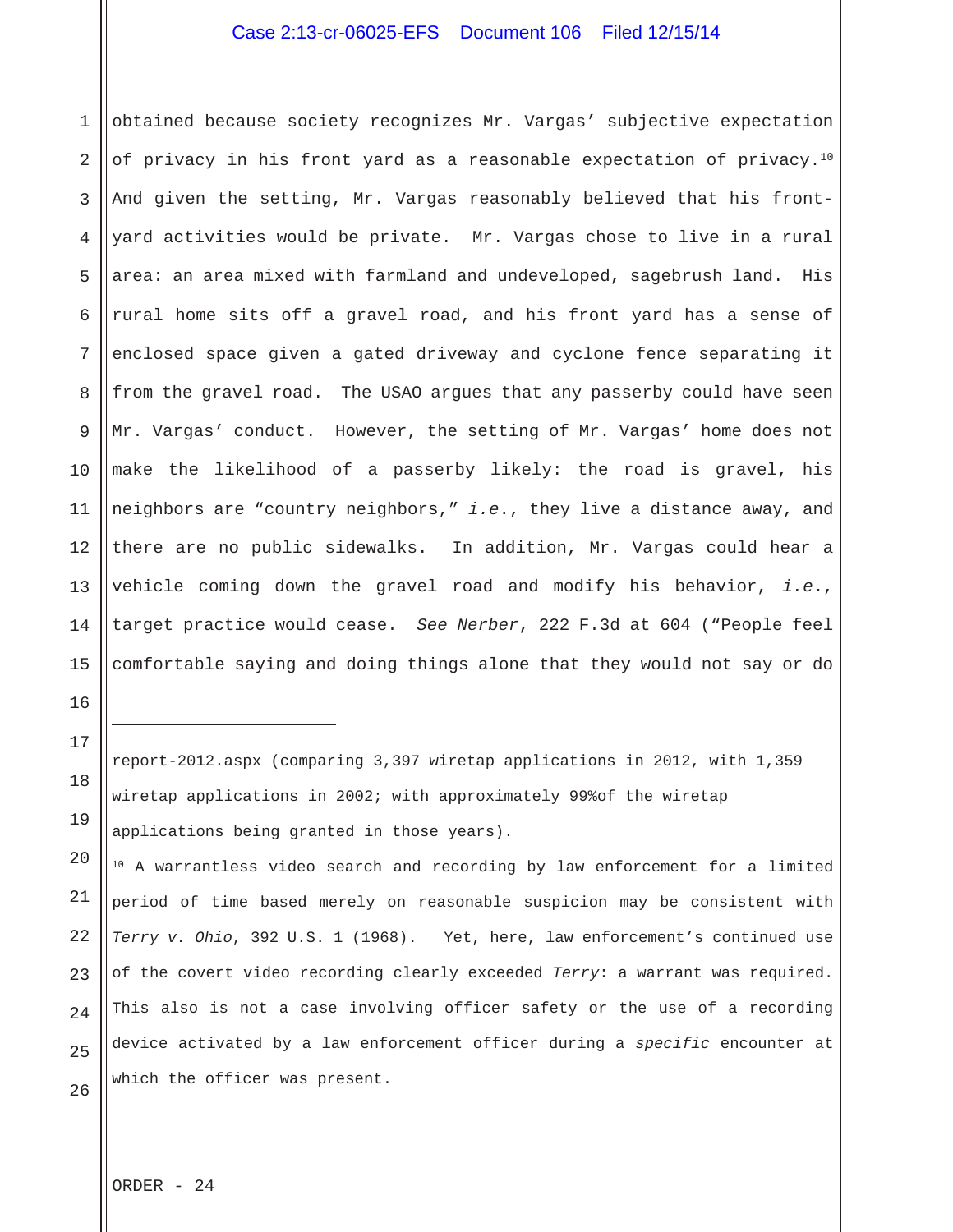1 2 3 4 5 6 7 in the presence of others."). In fact, the recording shows that Mr. Vargas ceased target practice in the presence of the two new individuals. Even if Mr. Vargas could not expect total privacy in his rural front yard, "this diminished privacy interest does not eliminate society's expectation to be protected from the severe intrusion of having the government monitor private activities through hidden video cameras." *Id*.

8 9 10 11 12 13 14 15 16 17 18 19 20 21 22 23 24 25 The circumstances before the Court are different in kind from the circumstances in the cases cited by the USAO: *United States v. Jackson*, 213 F.3d 1269 (10th Cir. 2000), *vacated on other grounds*, *Jackson v. United States*, 531 U.S. 1033 (2000); and *United States v. Vankesteren*, 553 F.3d 286 (4th Cir. 2009). In *Jackson*, the Tenth Circuit upheld law enforcement's use of video surveillance from a pole camera to record the front of the defendant's home in Elk City, Oklahoma. The defendant's home in *Jackson* was on a public street, and there was no meaningful analysis as to the impact of the *prolonged* nature of the video surveillance. 213 F.3d at 1280-81. In *Vankesteren*, the Fourth Circuit permitted the warrantless use of video surveillance from a pole camera to "view" defendant's bird-trapping conduct on fields which were located more than a mile from his home. 553 F.3d at 287-88 (4th Cir. 2009). And fairly recently, an Arizona District Court found that law enforcement did not conduct a search by obtaining permission of a neighboring business to install a video camera to continuously record the happenings in the adjacent apartment complex's fenced parking lot because a passerby could observe the happenings if he was in either the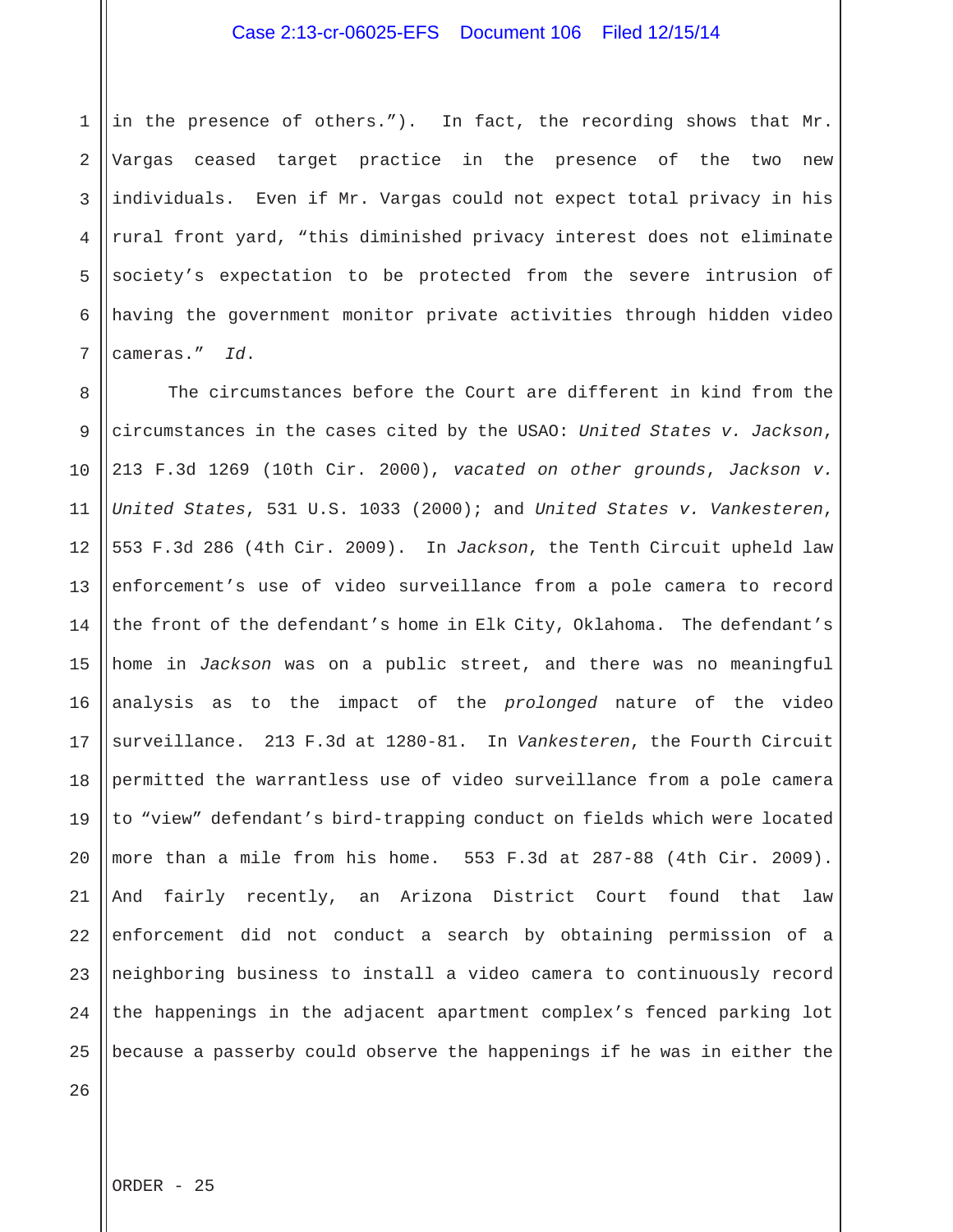1 2 parking lot or outside the complex through the iron fence's openings. *United States v. Brooks*, 911 F. Supp. 2d 836, 843 (D. Ariz. 2012).

3 4 5 6 7 8 9 10 11 12 The facts involved in these three cases are different from those before the Court. Here, the video camera recorded the activities in Mr. Vargas' partially fenced, rural front yard for six weeks: this is not a public or urban setting.11 *See Oliver*, 466 U.S. at 178 ("[A]n individual may . . . legitimately demand privacy for activities conducted . . . in the area immediately surrounding the home."). Mr. Vargas had a "'constitutionally protected reasonable expectation of privacy'" to not have his front yard continuously recorded by a surreptitiously placed video camera on a distant telephone pole that could zoom to view the activities occurring in his front yard for six

11 Video cameras are commonly used by law enforcement in public places. *See also* Opinion, *Terrorism Forces Us to Rethink Use of Surveillance*, The Olympian, May 9, 2013, *available at* 

18 http://www.theolympian.com/2013/05/09/2538441/ terrorism-forces-us-torethink.html (discussing polling results showing approximately 80 percent of respondents favor surveillance by camera of public places); Jerry Ratcliffe, Center for Problem-Oriented Policing, *Video Surveillance of Public Places* (2006), *available at* http://www.popcenter.org/responses/video\_surveillance; Andrea Noble, *Public Surveillance from Private Property Questioned*, The Washington Times, Feb. 5, 2012 (discussing the use of video cameras by a private neighborhood association in order to deter crime by taping public spaces such as streets and sidewalks). Mr. Vargas' front yard is not a public place.

ORDER - 26

13

14

i<br>S

15

16

17

19

20

21

22

23

24

25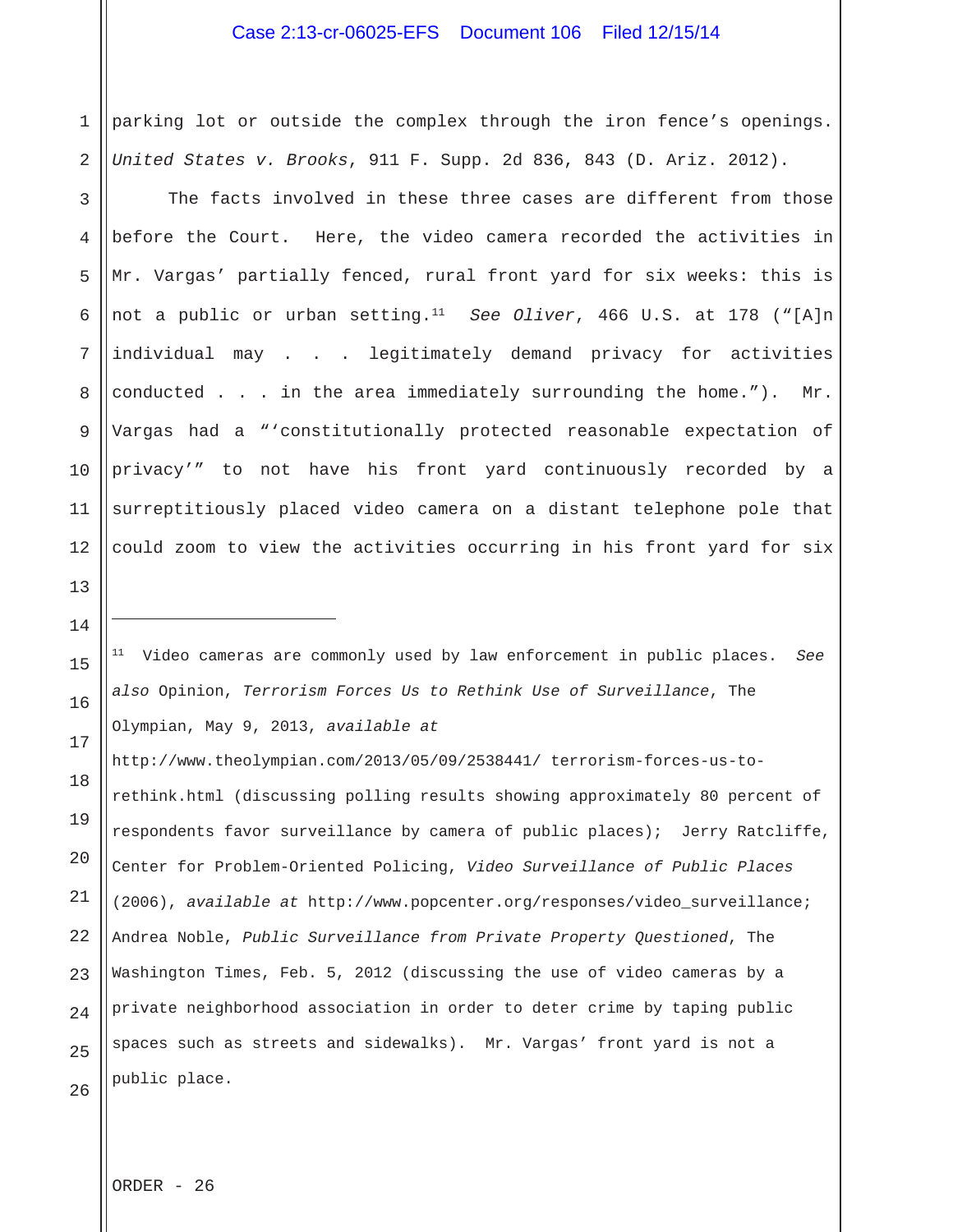1 2 3 4 5 6 7 8 weeks. *Ciraolo*, 476 U.S. at 211 (quoting *Katz v. United States*, 389 U.S. 347, 360 (1967) (Harlan, J., concurring)). Absent Mr. Vargas' May 2 and 6, 2013 target practice, how long the video camera would have remained operational is unknowable. The reasonableness of the expectation that one would not be observed and recorded in Mr. Vargas' front yard by a covert video camera is underscored by law enforcement's decision to shift the view of the camera during the execution of the search warrant.

9 10 11 12 13 14 15 16 17 18 19 20 21 22 23 24 25 26 Because the invasive and continuous manner in which the video camera was used for six weeks to surreptitiously record Mr. Vargas' front yard clearly violates Mr. Vargas' Fourth Amendment right to be free from unreasonable search, whether the video camera is or is not "in general public use" is immaterial to the Court's Fourth Amendment analysis. *Cf. Kyllo v. United States*, 533 U.S. 27, 34 (2001) (obtaining information regarding conduct inside a home through the use of technology that is not in general public use is a search); *Dow Chem. Co. v. United States*, 476 U.S. 227, 238 (1986) (recognizing that "surveillance of private property by using highly sophisticated surveillance equipment not generally available to the public, such as satellite technology, might be constitutionally proscribed absent a warrant"). Further, given the continued advancement of technology and reduction of cost in "old technology," the "in general public use" doctrine may lose viability: but this is a question for a different day. Colin Shaff, *Is the Court Allergic to Katz? Problems Posed by New Methods of Electronic Surveillance to the "Reasonable-Expectation-of-Privacy" Test*, 23 S. Cal. Interdisc. L.J. 409, 448 (Winter 2014) (questioning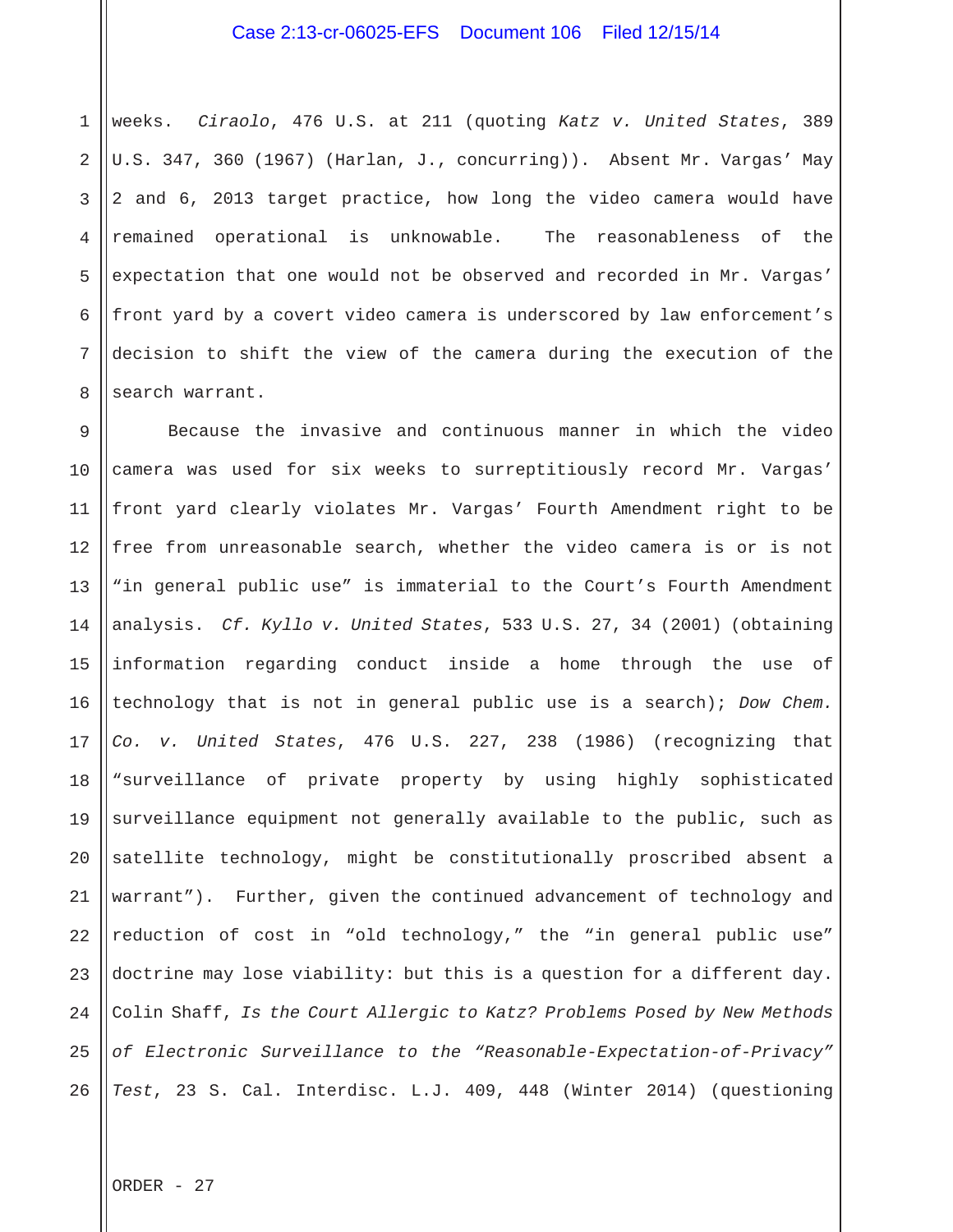1 2 3 4 5 the *Katz* test and suggesting that "although new surveillance technologies may be superficially similar to preceding technologies, modern technology can produce a detailed and broad picture of an individual, entailing a very different violation of privacy than did the earlier technology").

6 7 8 9 10 11 12 13 14 15 16 17 18 19 20 In summary, the severe governmental intrusion into Mr. Vargas' privacy was an unreasonable search.12 *See Nerber*, 222 F.3d at 600 (encouraging courts to consider the severity of the governmental intrusion when assessing whether an individual has a reasonable expectation of privacy). Because a warrant was not obtained to install and operate the video camera, and the USAO has not proffered any exception to the warrant requirement, the evidence obtained from the video surveillance is suppressed as the Fourth Amendment "requires adherence to judicial processes and . . . searches conducted outside the judicial process, without prior approval by judge or magistrate, are per se unreasonable under the Fourth Amendment — subject only to a few specifically established and well-delineated exceptions." *Katz*, 389 U.S. at 357 (internal citations and quotations omitted); *see also Riley*, 134 S. Ct. at 2482 ("Such a warrant ensures that the inferences to support a search are 'drawn by a neutral and detached magistrate

21

i<br>I

22

23

24

25

26

A search warrant obtained for silent video surveillance must comply with the standards set forth in *United States v. Koyomejian*. 970 F.2d 536, 542 (9th Cir. 1992) (adopting four requirements, in addition to the probablecause requirement, that a warrant seeking permission to conduct silent video surveillance must meet). *See also* Fed. R. Crim. P. 41(b).